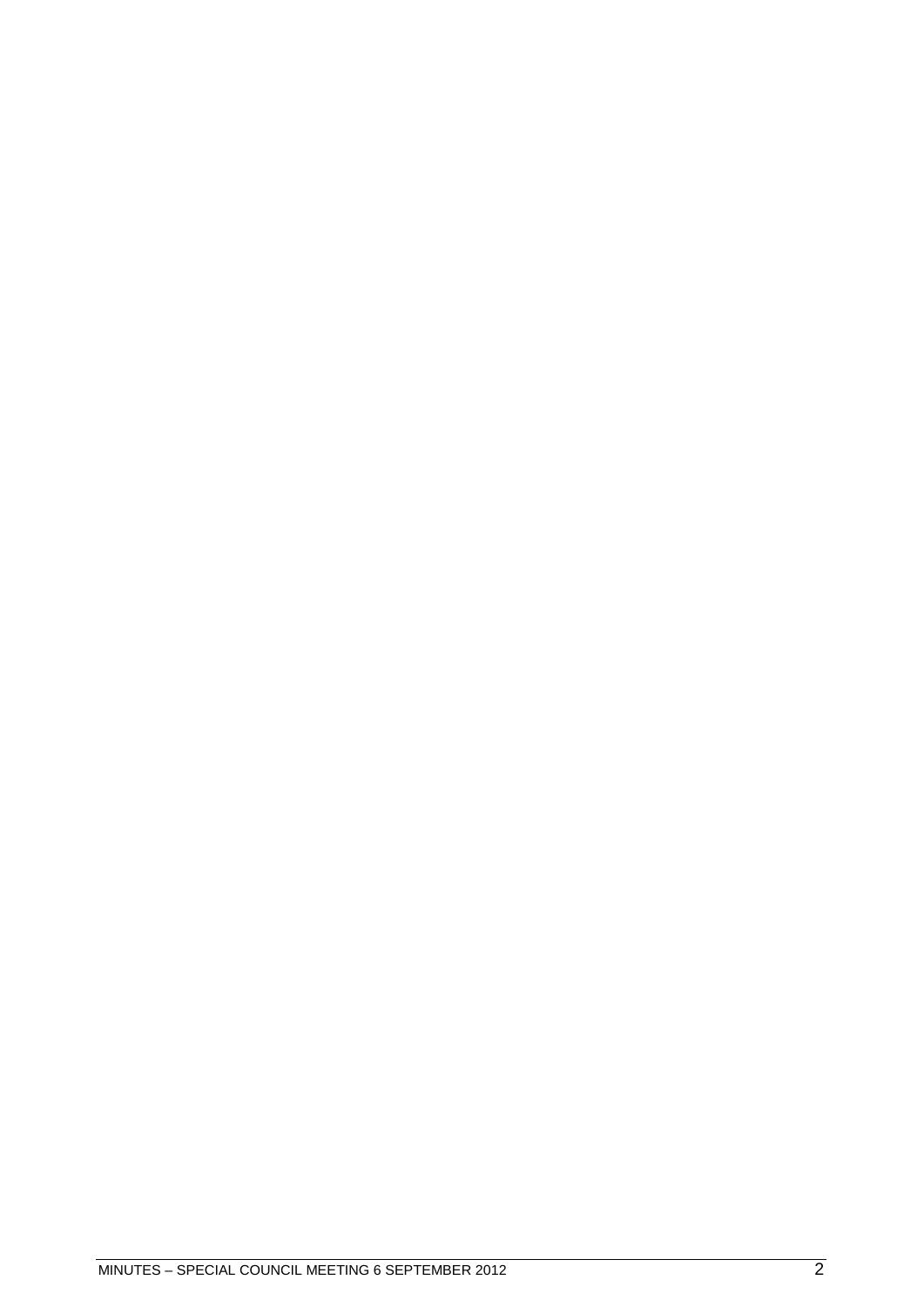### **SHIRE OF YORK**

### **DISCLAIMER**

No responsibility whatsoever is implied or accepted by the Shire of York for any act, omission or statement or intimation occurring during Council meetings.

The Shire of York disclaims any liability for any loss whatsoever and howsoever caused arising out of reliance by any person or legal entity on any such act, omission or statement or intimation occurring during Council meetings.

Any person or legal entity who acts or fails to act in reliance upon any statement, act or omission made in a Council meeting does so at that person's or legal entity's own risk.

In particular and without derogating in any way from the broad disclaimer above, in any discussion regarding any planning application or application for a license, any statement or intimation of approval made by any member or Officer of the Shire of York during the course of any meeting is not intended to be and is not taken as notice of approval from the Shire of York.

The Shire of York notifies that anyone who has any application lodged with the Shire of York must obtain and should only rely on WRITTEN CONFIRMATION of the outcome of the application, and any conditions attaching to the decision made by the Shire of York in respect of the application.

RAY HOOPER CHIEF EXECUTIVE OFFICER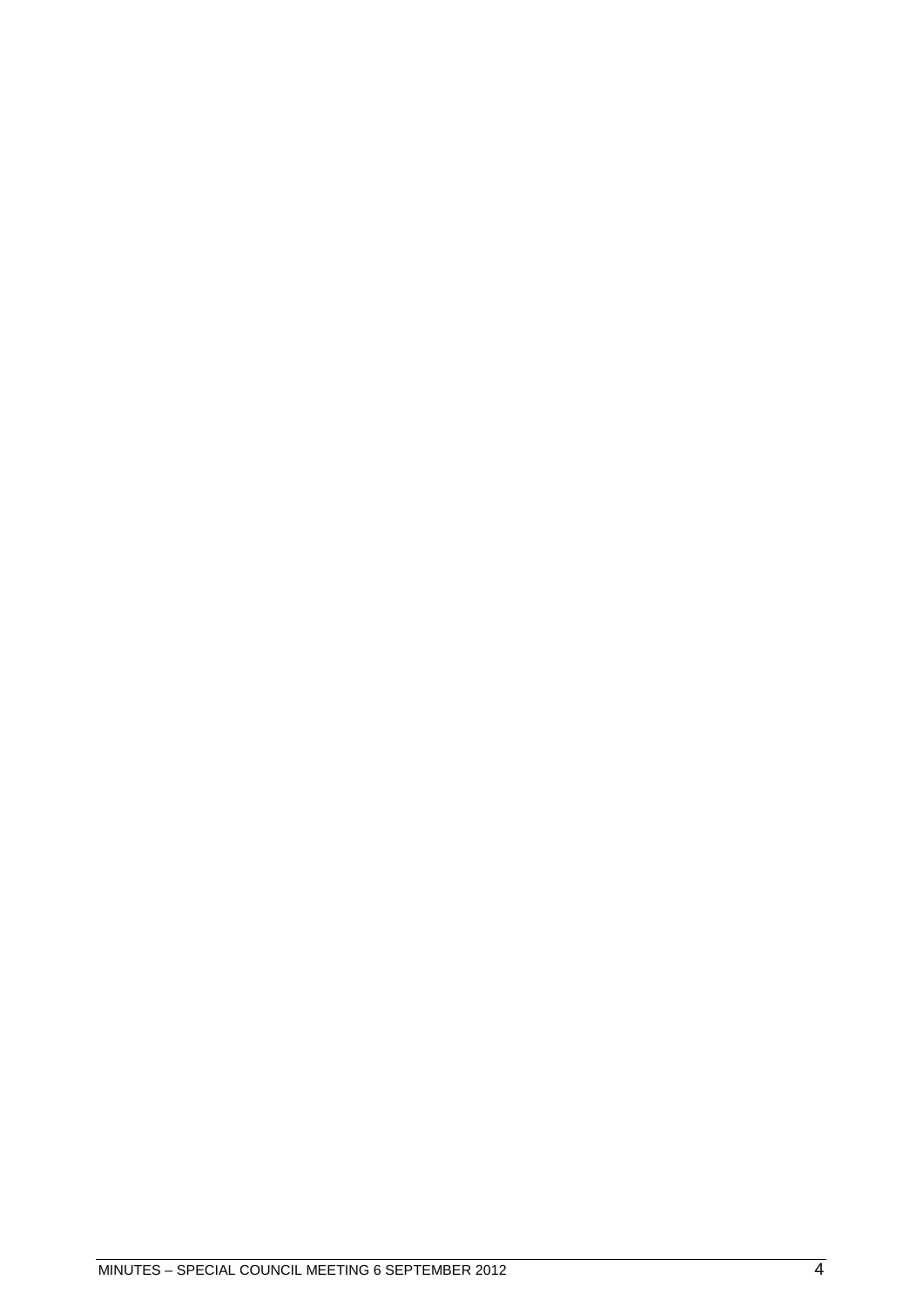# **Table of Contents**

| $1_{-}$      |                                                                 |  |
|--------------|-----------------------------------------------------------------|--|
| 1.1          |                                                                 |  |
| 1.2          |                                                                 |  |
| 1.3          |                                                                 |  |
| 1.4          |                                                                 |  |
|              |                                                                 |  |
| 2.           |                                                                 |  |
| 2.1          |                                                                 |  |
| 2.2          |                                                                 |  |
| 2.3          |                                                                 |  |
| 2.4          |                                                                 |  |
| 2.5          |                                                                 |  |
| 3.           | RESPONSE TO PREVIOUS PUBLIC QUESTIONS TAKEN ON NOTICE  8        |  |
|              |                                                                 |  |
| $\mathbf{A}$ |                                                                 |  |
| 4.1          |                                                                 |  |
| 4.2          |                                                                 |  |
|              |                                                                 |  |
| 5.           |                                                                 |  |
|              |                                                                 |  |
| 6.           |                                                                 |  |
| 7.           |                                                                 |  |
|              |                                                                 |  |
| 8.           | ANNOUNCEMENTS BY PRESIDING MEMBER WITHOUT DISCUSSION 9          |  |
| 9.           |                                                                 |  |
| 9.1          |                                                                 |  |
| 9.1.1        | Use Of Springbett Reserve For Training & Demonstration Days For |  |
|              |                                                                 |  |
|              |                                                                 |  |
| 9.2          |                                                                 |  |
| 9.2.1        |                                                                 |  |
| 9.3          |                                                                 |  |
| 9.4          |                                                                 |  |
| 9.4.1        |                                                                 |  |
| 9.5          |                                                                 |  |
| 9.6          |                                                                 |  |
|              |                                                                 |  |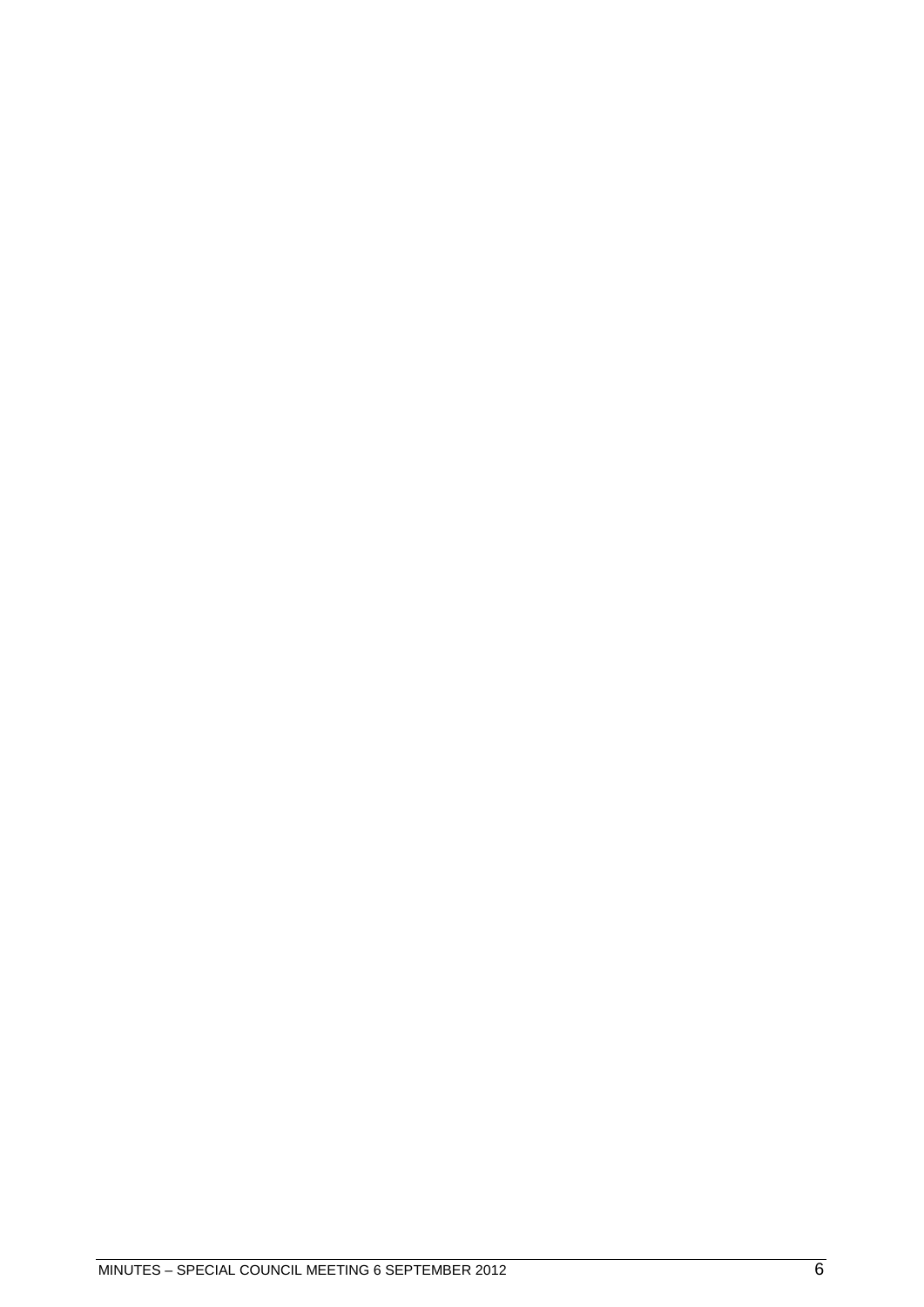

SHIRE OF YORK

### THE SPECIAL MEETING OF THE COUNCIL HELD ON THURSDAY, 6 SEPTEMBER 2012, COMMENCING AT 4.30PM IN COUNCIL CHAMBERS, YORK TOWN HALL, YORK

The York Shire Council acknowledges the traditional owners of the land on which this meeting will be held.

### <span id="page-6-0"></span>**1. OPENING**

- <span id="page-6-1"></span>1.1 Declaration of Opening *Cr Tony Boyle, Shire President, declared the meeting open at 4.30pm*
- <span id="page-6-2"></span>1.2 Chief Executive Officer to read the disclaimer *Ray Hooper, Chief Executive Officer, read the disclaimer*
- <span id="page-6-3"></span>1.3 Announcement of Visitors *Nil*
- <span id="page-6-4"></span>1.4 Announcement of any Declared Financial Interests *Nil*

### <span id="page-6-5"></span>**2. ATTENDANCE**

### <span id="page-6-6"></span>2.1 Members

*Cr Tony Boyle, Shire President; Cr Roy Scott, Deputy Shire President; Cr Brian Lawrance; Cr Pat Hooper; Cr Denese Smythe*

### <span id="page-6-7"></span>2.2 Staff

*Ray Hooper, Chief Executive Officer; Tyhscha Cochrane, Deputy Chief Executive Officer; Jacky Jurmann, Manager Planning Services; Gordon Tester – Manager Environmental Health & Building Services; Helen D'Arcy-Walker, Executive Support Officer*

- <span id="page-6-8"></span>2.3 Apologies *Cr Mark Duperouzel*
- <span id="page-6-9"></span>2.4 Leave of Absence Previously Approved *Nil*
- <span id="page-6-10"></span>2.5 Number of People in Gallery at Commencement of Meeting *There were 3 people in the Gallery at the commencement of the meeting.*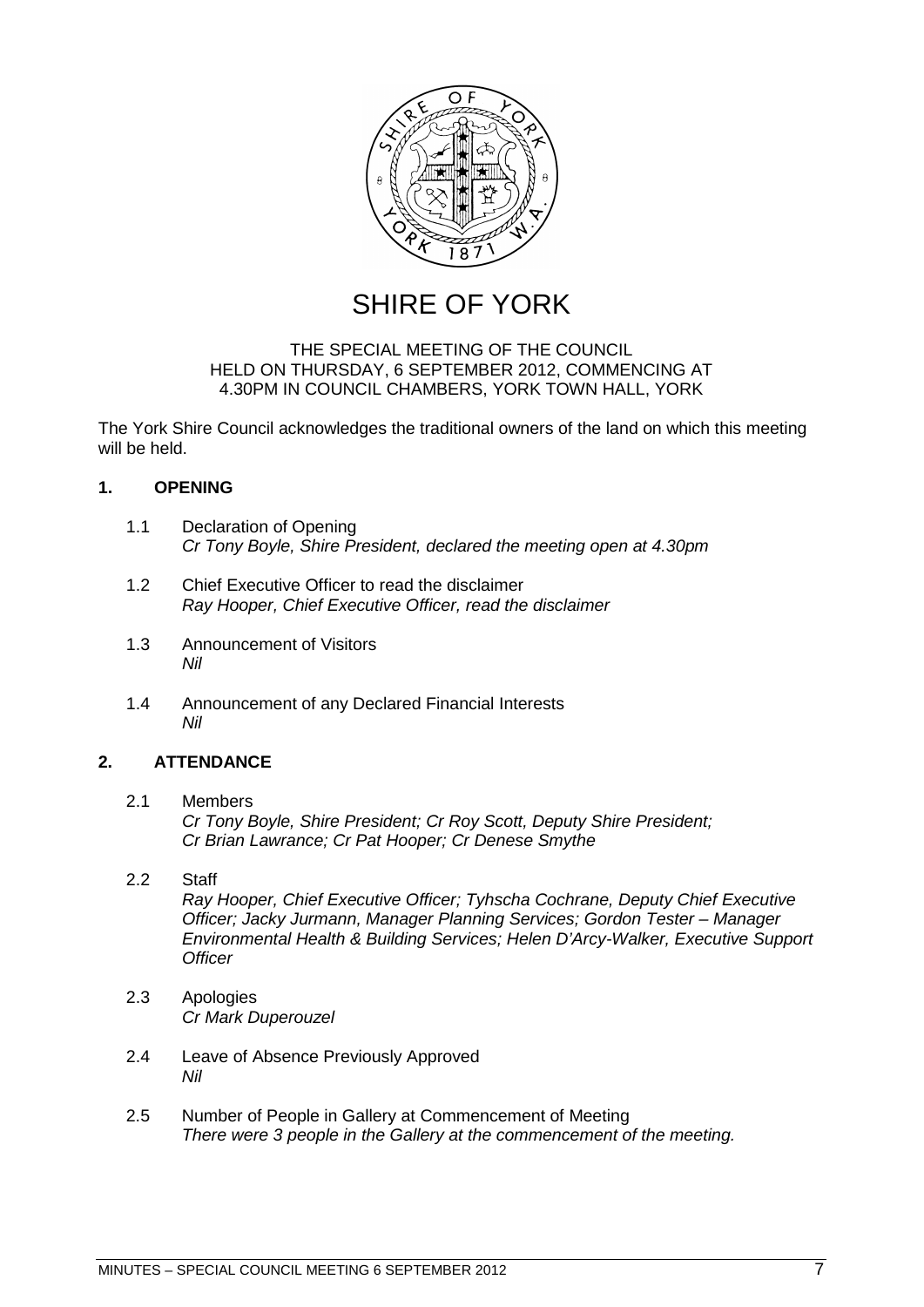### <span id="page-7-0"></span>**3. RESPONSE TO PREVIOUS PUBLIC QUESTIONS TAKEN ON NOTICE** *Nil*

### <span id="page-7-1"></span>**4. PUBLIC QUESTION TIME**

- <span id="page-7-2"></span>4.1 Written Questions – Current Agenda *Nil*
- <span id="page-7-3"></span>4.2 Public Question Time

Ms Julie Rowe Lot 143 Prunster Road York WA 6302

### **Question 1:**

Considering the months that this has been in the pipeline, what is it about this proposal that requires a Special Council Meeting being called at such short notice when there is an Ordinary Council meeting scheduled in 11 days on the 17<sup>th</sup> September.

### **Response:**

So company can undertake advertising with two weeks noticed.

### **Question 2:**

Why it is that Council have been able to meet with Komatsu a number of times and even with those who do cropping on Springbett Reserve to the extent of having worked out a compensation arrangement and yet have chosen not to inform landowners and ratepayers who will be most affected by this proposal until the very last minute and with almost no detail available even on personal enquiry to the Planning Officer at the Shire Office.

### **Response:**

Council has followed due process set out in Town Planning Scheme.

### **Question 3:**

Was there any possibility of the agenda item not going through today?

### **Response:**

Conditions that have been put on the proposal are fairly stringent. There is one word in the report that must be remembered 'temporary' – this is only a trial run, then it will be re-evaluated. When site was used as an airport aeroplanes used to make more noise.

### **Question 4:**

When did Komatsu first speak to the Shire? How long has this been unofficially in the pipeline?

### **Response:**

Cr Hooper stated that the initial contact with Komatsu was approximately 4 years ago at a Local Government conference. Komatsu asked if there was land available in the Shire of York that could be used for demonstration work. Nothing further occurred until last year Komatsu raised the issue again.

What has precipitated the rush is that a 'levelling machine' is coming across from Queensland and will be in the area before continuing to the North West. Other Shires and TAFE students will be coming to view the trial. At no stage will this be permanent, only a one off. As stated in the report the demonstrations will only be 3-4 per year, if approved, with very stringent conditions to ensure it will not be a 'cowboy' operation.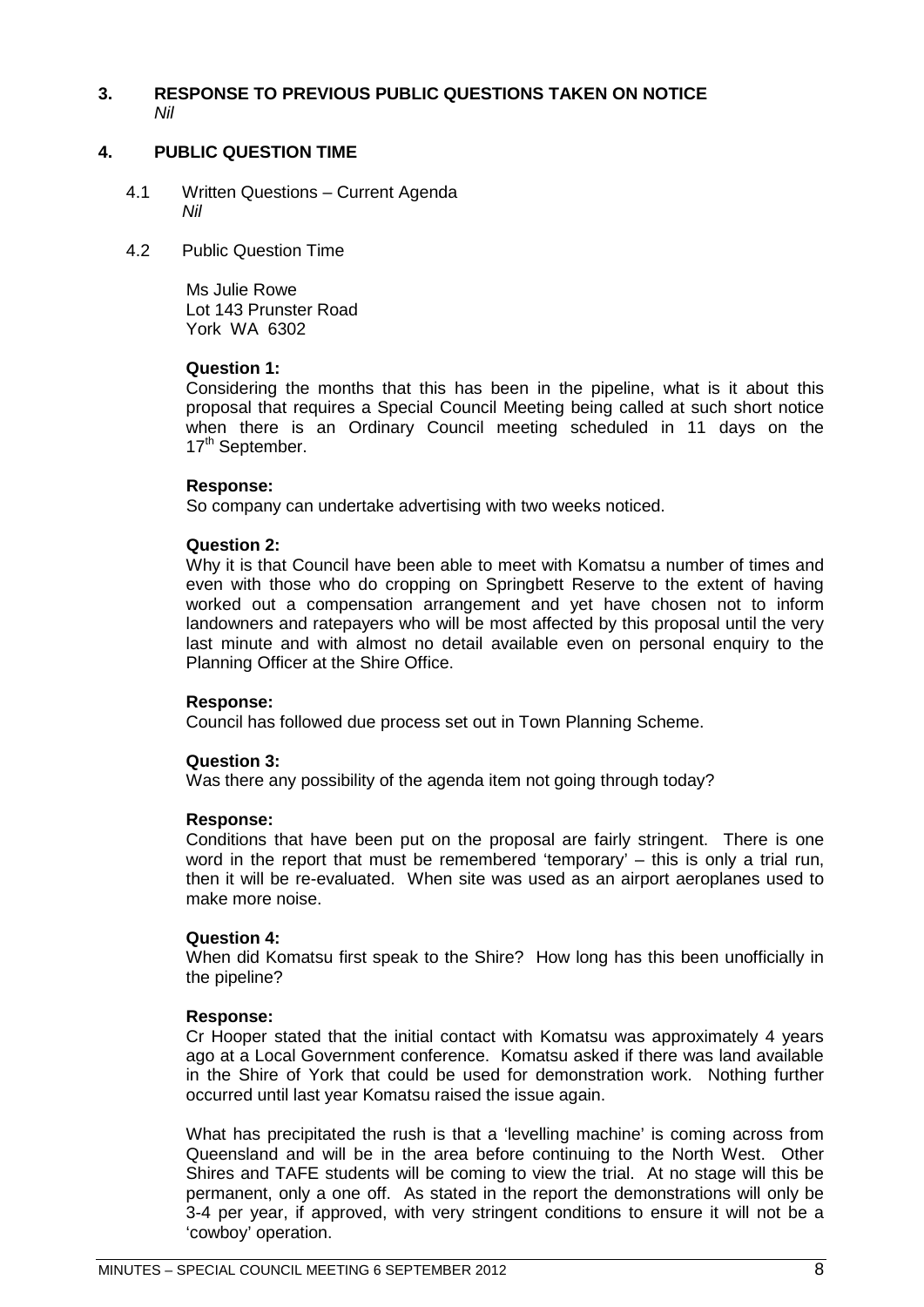Mr Paul Good 18 Prunster Road York WA 6302

### **Question 1:**

Is there any limitation with the size and quantity of machinery that will be allowed to be used for demonstration days?

### **Response:**

Not about haul pak or mining equipment. It is about Council machinery. Bobcat, grader training. etc. York appeals as it is only 1 hour from Perth and it will be only 3-4 times per year, if approved.

### **Question 2:**

A bit more information sooner would have alleviated fear.

### **Response:**

Haul Paks are not able to use the York-Perth road or Spencers Brook Road.

### **Question 3:**

Will the pit be two large for the machinery being trialled?

### **Response:**

Until Komatsu get the go ahead they cannot tell us what equipment is coming but is likely to be two graders and a range of light vehicles.

Need room to turn machinery and people viewing trial must be on a platform out of the pit – only operators will be in the pit. Unsure of the number of people attending, there may be 150 people on the banks.

### **Question 4:**

Will Springbett Reserve be offered as a site for other similar events?

### **Response:**

Trial only. However there could be up to 3-4 events per year.

### **Question 5:**

Will Springbett Reserve be re-zoned in the future?

### **Response:**

The land to be re-zoned as Industrial land as York does not have any. DEC to approve before they advertise. Pubic will be informed.

- <span id="page-8-0"></span>**5. APPLICATIONS FOR LEAVE OF ABSENCE**  *Nil*
- <span id="page-8-1"></span>**6. PETITIONS / PRESENTATIONS / DEPUTATIONS** *Nil*
- <span id="page-8-2"></span>**7. CONFIRMATION OF MINUTES OF PREVIOUS MEETING** *Nil*
- <span id="page-8-3"></span>**8. ANNOUNCEMENTS BY PRESIDING MEMBER WITHOUT DISCUSSION** *Nil*
- <span id="page-8-4"></span>**9. OFFICER'S REPORTS**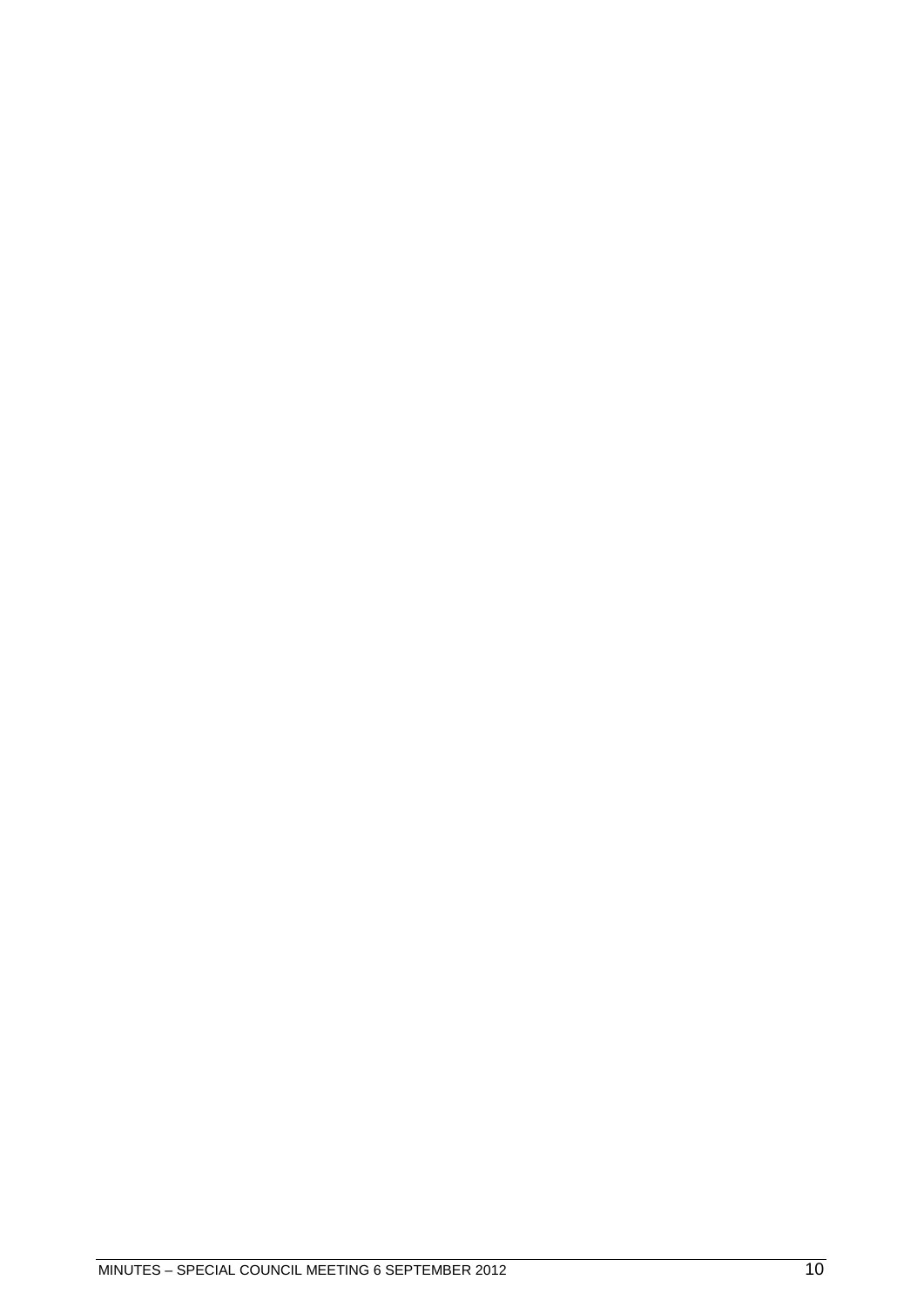# <span id="page-10-0"></span>**9.1 Development Services**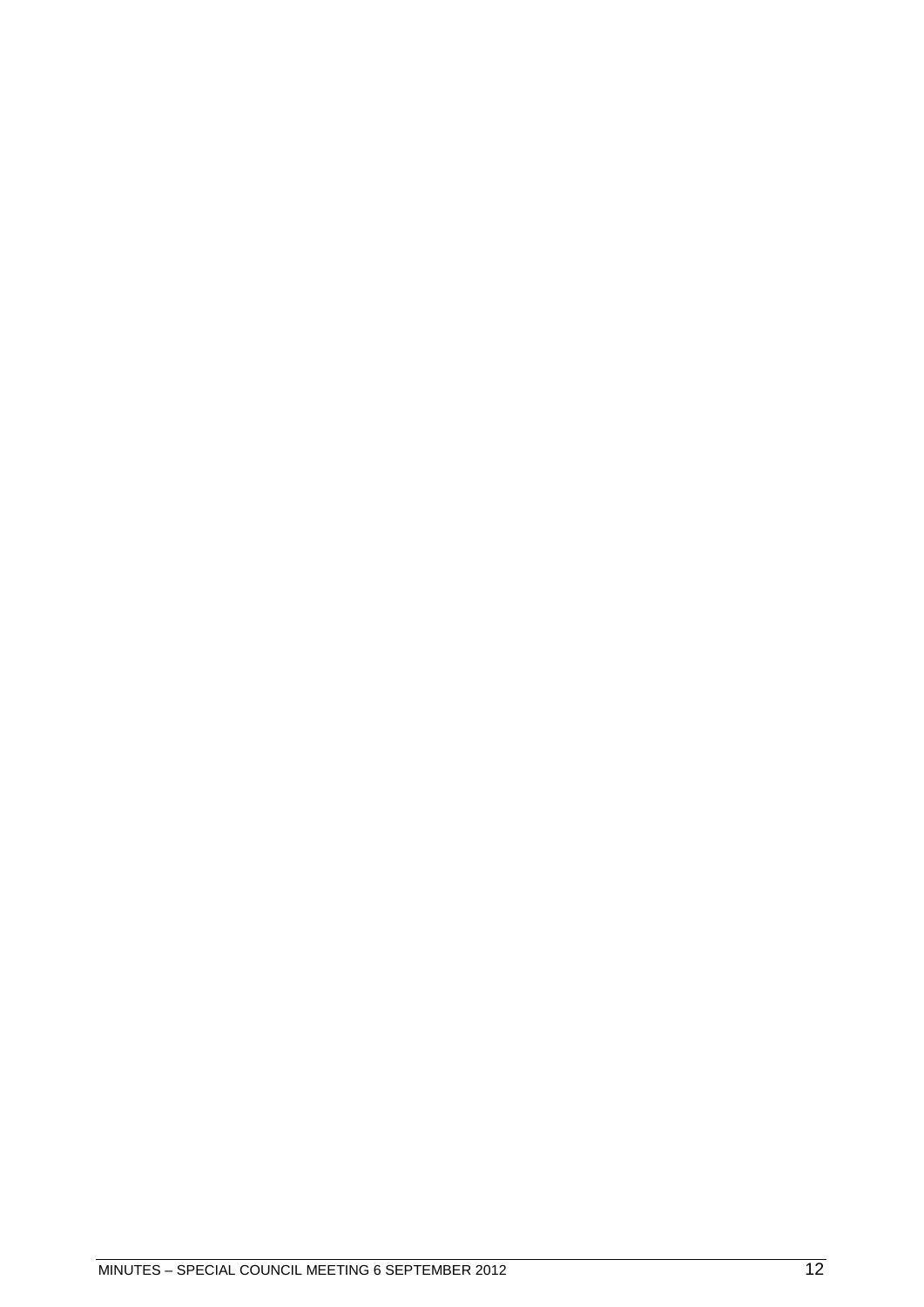# **9. OFFICER'S REPORTS**

- **9.1 DEVELOPMENT REPORTS**
- <span id="page-12-0"></span>**9.1.1 Use Of Springbett Reserve For Training & Demonstration Days For Earthmoving Equipment & Technology**

*When acting as a planning authority in accordance with the powers conferred by the Planning and Development Act 2005 and any relevant scheme, the Council of the Shire is entitled to make decisions based only on proper planning considerations.*

| <b>FILE NO:</b>                | <b>CCP.20, P797</b>                                            |
|--------------------------------|----------------------------------------------------------------|
| <b>COUNCIL DATE:</b>           | 6 September 2012                                               |
| <b>REPORT DATE:</b>            | 4 September 2012                                               |
| <b>LOCATION/ADDRESS:</b>       | Springbett Reserve, Lot 497 Spencer's Brook-York<br>Road, York |
| <b>APPLICANT:</b>              | Komatsu Australia Pty Ltd                                      |
| <b>SENIOR OFFICER:</b>         | R Hooper, CEO                                                  |
| <b>REPORTING OFFICER:</b>      | J Jurmann, MPS                                                 |
| <b>DISCLOSURE OF INTEREST:</b> | <b>Nil</b>                                                     |
| <b>APPENDICES:</b>             | 1 – Locality Plan                                              |
|                                | 2 - Information Sheet & Site Plan                              |
|                                | 3 - Zoning Map excerpt                                         |
|                                | 4 - Schedule of Submissions                                    |
| <b>DOCUMENTS TABLED:</b>       | <b>Nil</b>                                                     |

### **Summary:**

Council is in receipt of a planning application to temporarily use a portion of Springbett Reserve for a demonstration and training event by Komatsu Australia Pty Ltd and Position Partners Pty Ltd.

The application has been advertised in accordance with the provisions of the York Town Planning Scheme No. 2 (TPS2). At the close of the exhibition period, there have been seven (7) submissions received regarding the proposal.

This report provides an assessment of the proposal in accordance with TPS2, including the issues raised in the submissions.

It is recommended that the application be approval for a one-off event to be held on 24 – 28 September 2012, subject to the conditions listed at the end of this report.

### **Background:**

A Planning Application was received on 16 July 2012 for approval to temporarily use a portion of Springbett Reserve to conduct earthmoving equipment and technology days approximately 3 to 4 times per year for periods up to 5 days at any one time from Komatsu Australia Pty Ltd, in conjunction with Position Partners Pty Ltd.

Springbett Reserve is located on Spencer's Brook-York Road, York approximately 5 kilometres from the town centre towards Northam. Refer to Appendix 1 for a Location Plan.

The applicant has advised that the aim of the days is to demonstrate new earthmoving and agricultural equipment and associated technology to local government, farmers and other interested persons. It will also be used to provide practical training and experience to TAFE students and local government employees.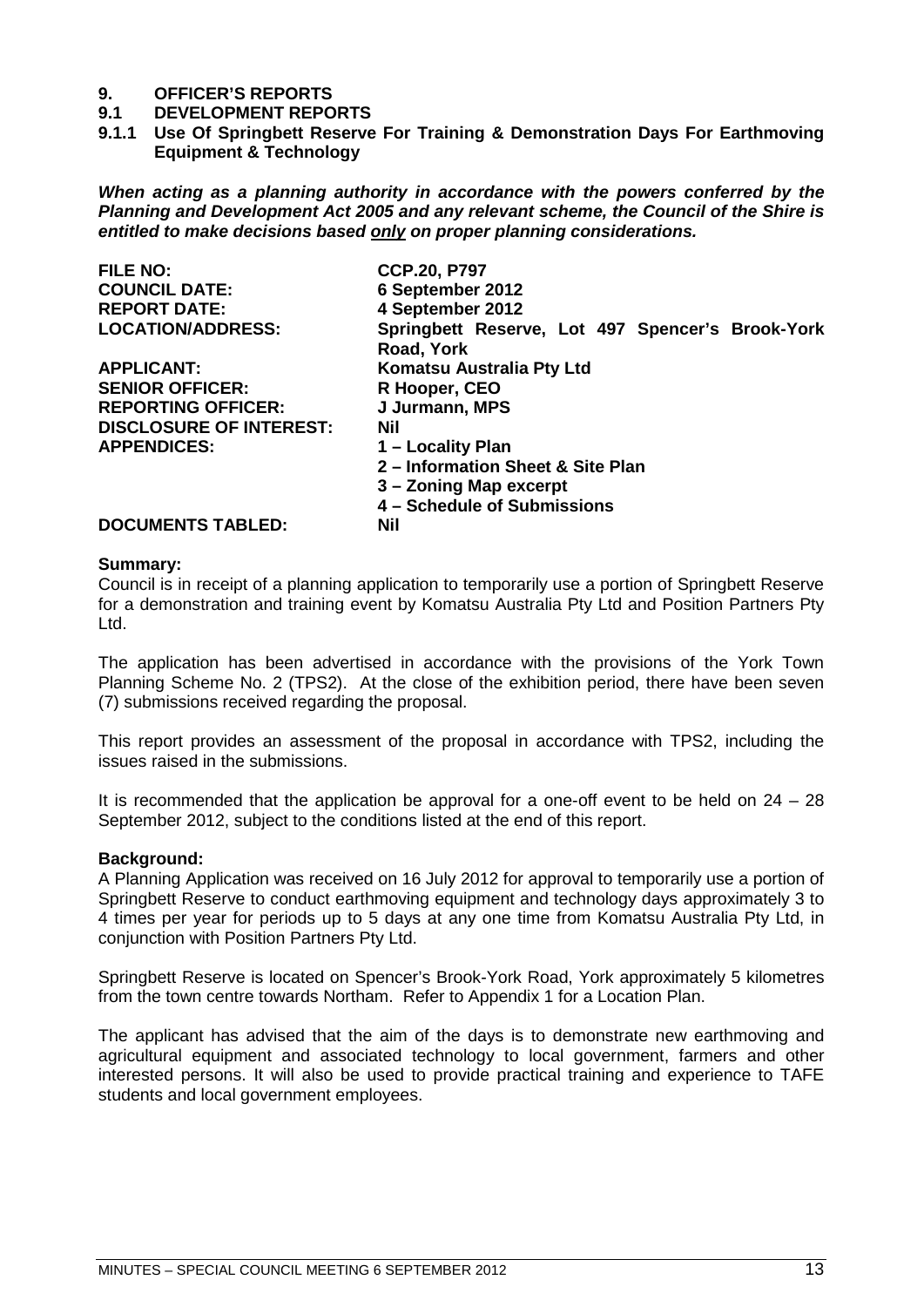The initial demonstration and training day event will take place from 24-28 September 2012 and the proposed timetable for the event is as follows:

- Monday set up;
- Tuesday –Training day for TAFE students (124) from 9.30am to 3.30 pm; and
- Wednesday to Friday Demonstration days for local government, contractors and other from 9.30am to 3.30pm.

The machinery will operate between the hours of 8 am and 5 pm and there will be 2 graders (1 static), 1 dozer, 1 excavator and a trailer with a display inside and in total, there will be 5 machines and 2 prime movers on site during the event.

The equipment will be transported to the site using approved heavy haulage routes around town. Access to the site is from the existing Reserve access road. A Traffic Management Plan will be prepared, together with a Risk Assessment, for the events. These Plans will meet the requirements of the Shire of York's Events Management Policy.

Two pits will be excavated (as shown on the site plan at Appendix 2) to an approximate depth of 800mm to enable machines to operate in a safe and controlled environment as per the submitted site plan. Both pits will be bunded to a height of around 600mm high, which will assist in noise attenuation and sediment and erosion control. These pits will also allow safe viewing by invited participants.

Komatsu have agreed to rehabilitate the site and return the area to a flat and level area with only fresh earth any sign of activity, or to Council's preference/specification.

### **Consultation:**

The application was advertised in accordance with the provisions of the York Town Planning Scheme No. 2. Letters were sent to nearby landowners (the area was widened), an advertisement was placed in the West Australian newspaper and information was available from Council's office and website.

A total of seven (7) submissions were received regarding the proposal. Six (6) objections, however, four (4) of these submissions were form letters, and one (1) not objecting but provided recommended conditions. All submitters were notified of the Council meeting in writing.

Additionally, a number of consultation meetings have been held with representatives from Komatsu prior to the submission of this planning application to discuss the proposal.

Discussions have also been held with representatives from the community cropping group regarding the proposal, timing and potential compensation for the area affected.

### **Statutory Environment:**

York Town Planning Scheme No. 2

Springbett Reserve is a Crown Reserve vested in the Shire of York for Public Purposes under the provisions of the York Town Planning Scheme No. 2 (TPS2). An excerpt from the zoning map is at Appendix 3.

Clause 2.1 of TPS2 sets out the provisions relating to Scheme Reserves as follows:

"The land shown as Scheme Reserves on the Scheme Map, hereinafter called "Local Reserves", are lands reserved under the Scheme for the purposes shown on the Scheme Map and are listed hereunder.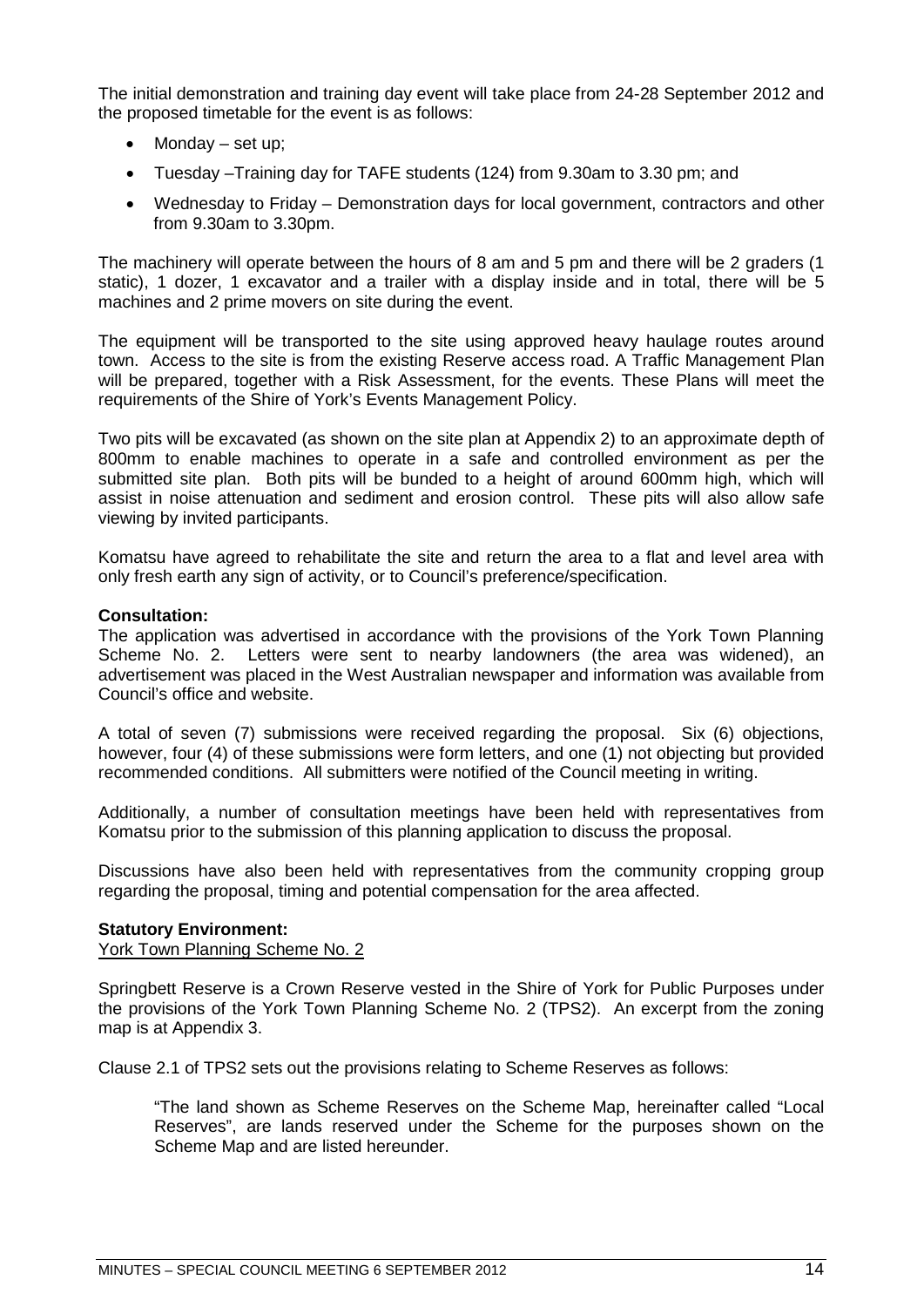PUBLIC PURPOSE RECREATION AND OPEN SPACE STATE FOREST RAILWAY ROAD".

TPS2 does not contain any other specific provisions, including assessment and advertising of planning applications relating to the use of Scheme Reserves. The Scheme is currently under review and it is proposed to initiate an 'Omnibus' amendment in the near future as an interim measure, and then to undertake a full scheme review to adopt a new scheme.

The *Town Planning Amendment Regulations 1999* contain the Model Scheme Text for town planning schemes and includes the following clause regarding the use of Scheme Reserves and it is proposed to insert the following clause after Clause 2.1 to better define the use and development of local reserves as part of the Omnibus Amendment:

- *"2.1.1 A person must not –*
	- *(a) use a Local Reserve; or*
	- *(b) commence or carry out development on a Local Reserve,*

*without first having obtained planning approval under Part 7 of the Scheme.*

- *2.1.2 In determining an application for planning approval the local government is to have due regard to:*
	- *(a) the matters set out in Clause 7.5; and*
	- *(b) the ultimate purpose intended for the Reserve.*
- *2.1.3 In the case of land reserved for the purposes of a public authority, the local government is to consult with that authority before determining an application for planning approval."*

If this clause formed part of TPS 2, it is considered that the proposal is consistent with the provisions for the following reasons:

- 1. A planning application has been submitted in accordance with Part 7 of the Scheme;
- 2. The matters in Clause 7.5 have been considered (assessment follows); and
- 3. Scheme Amendment No. 49 has been initiated by Council proposing the ultimate purpose for the Reserve is for light industrial uses. There are no adopted Management Plans or the like for the reserve providing details of any other ultimate purpose.

As indicated earlier, there are no specific provisions relating to reserve use. However, it is important to consider the matters for consideration listed in Clause 7.5 of the Scheme to ensure that the use of the reserve and the proposed structures will not result in an adverse impact on the locality.

### Matters for Consideration

*(a) The aims and provisions of the Scheme and any other relevant town planning schemes operating within the Scheme area.*

The Scheme objectives are:

- To zone the Scheme Area for the purposes described in the Scheme;
- To secure the amenity health and convenience of the Scheme Area and the residents thereof;
- To make provisions as to the nature and location of buildings and the size of lots when used for certain purposes;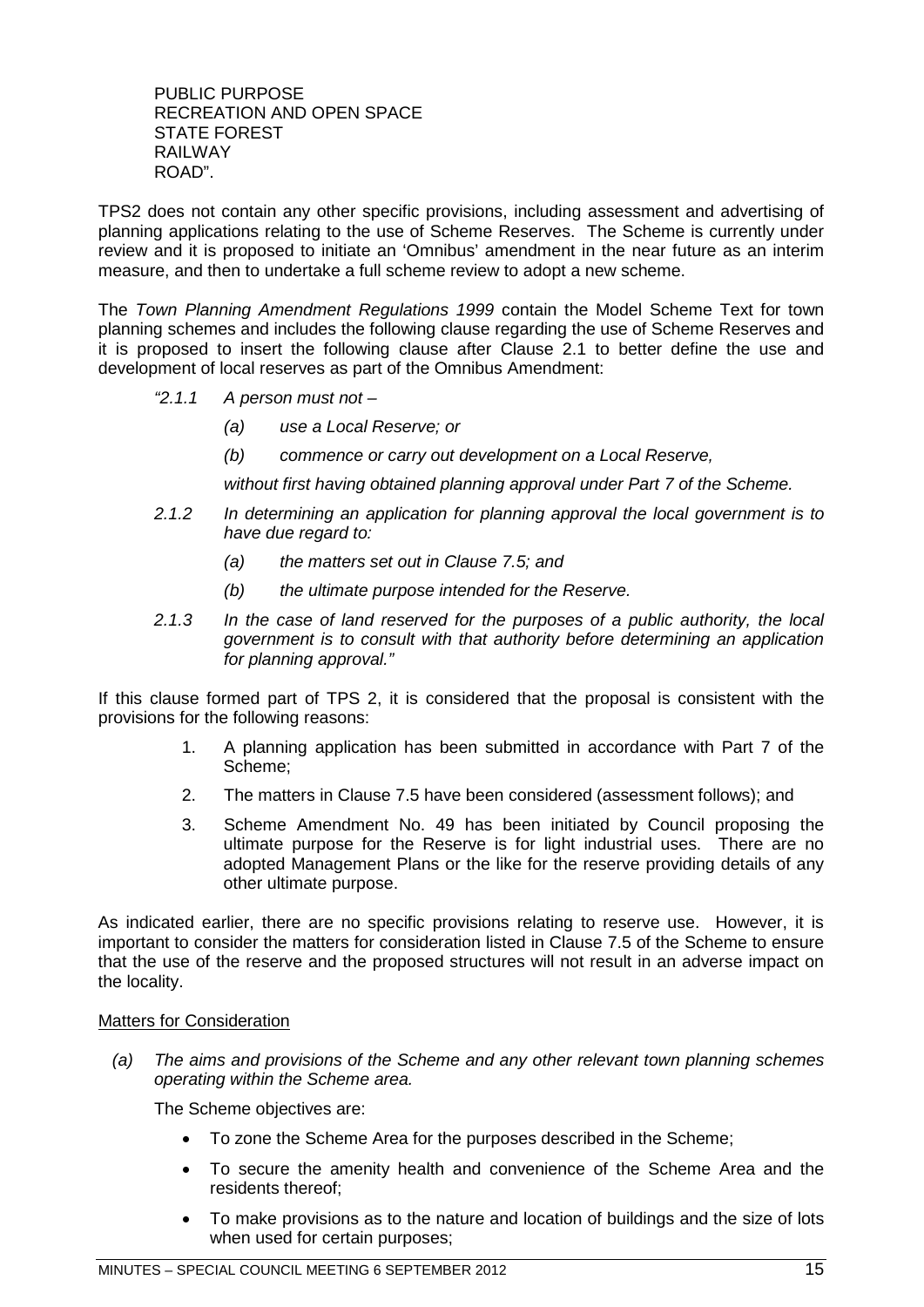- The preservation of places of natural beauty, of historic buildings, and objects of historical and scientific interest;
- To make provision for other matters necessary or incidental to Town Planning and housing;
- To make provision for the protection and management of the natural environment within the Scheme area; and
- To recognise the special historic significance of the town of York to Western Australia and to preserve this through the implementation of Design Guidelines.

This is a proposal for a temporary day time use, there are no structures proposed, there will be no impacts on the river and the earthworks can be rehabilitated to the prior condition, it is therefore considered that the proposal is consistent with the scheme objectives.

*(b) The requirements of orderly and proper planning including any relevant proposed new town planning scheme or amendment, which has been granted consent for public submissions to be sought.*

Scheme Amendment No. 49 has been initiated by Council proposed to rezone Springbett Reserve (north of the waste transfer station) to light industrial. The amendment is currently with the Environmental Protection Authority for permission to advertise. This proposal does not affect the scheme amendment process or intent.

*(c) Any approved statement of planning policy of the Commission.*

There are no statements applicable to the proposal.

*(d) Any approved environmental protection policy under the Environmental Protection Act 1986.*

There are no policies applicable to the proposal.

*(e) Any relevant policy or strategy of the Commission and any relevant policy adopted by the Government of the State.*

There are no policies or strategies applicable to the policy.

*(f) Any Planning Policy adopted by the local government under clause 8.8, any policy for a designated heritage precinct adopted under clause 5.1.3, and any other plan or guideline adopted by the local government under the Scheme.*

There are no Local Planning Policies applicable to the proposal. The site is not within a heritage precinct.

*(g) In the case of land reserved under the Scheme, the ultimate purpose intended for the reserve.*

As indicated earlier in this report, the land is reserved for Public Purposes and at present there are no adopted Management Plans or the like for the Reserve. However, it is intended that the ultimate purpose of the reserve is for Light Industrial purposes and the proposed temporary use is consistent with this purpose and will not affect the scheme amendment process or purpose.

(h) *The conservation of any place that has been entered in the Register within the meaning of the Heritage of Western Australia Act 1990, or which is included in the Heritage List under clause 5.1.2, and the effect of the proposal on the character or appearance of a heritage precinct.*

The site is not within a heritage precinct or listed in the Municipal Inventory.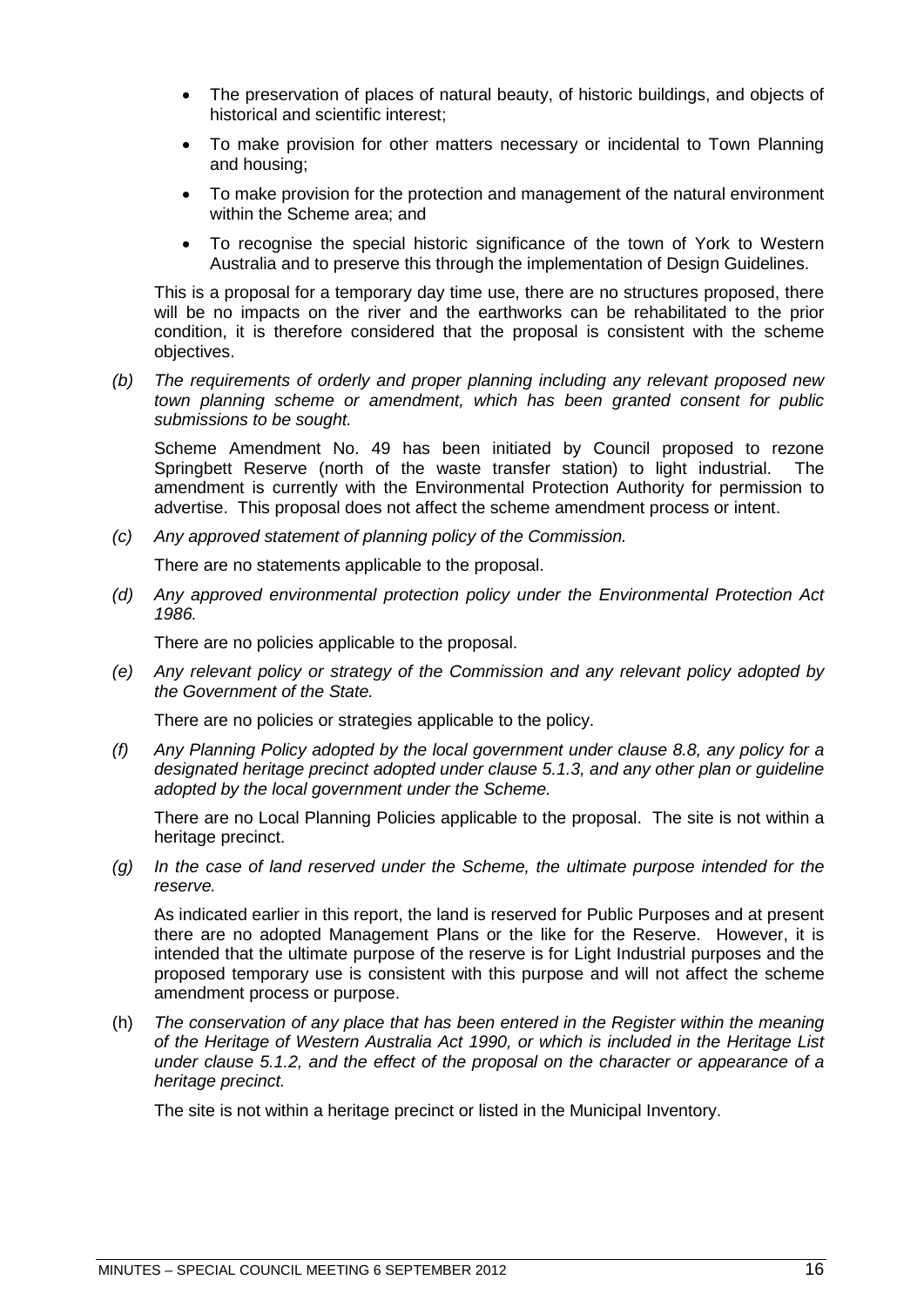*(i) The compatibility of a use or development with its setting.*

The site is located on Spencers Brook-York Road approximately 5 kilometres from the York town centre. On the western side of the road is the Rural Residential area known as the Equine Precinct. The eastern side of the site is bounded by the Avon River. The land on the north and south of the site forms part of the reserve. The reserve is currently used for community cropping and discussions have been held with representatives regarding the proposal.

The use of the reserve that is reserved for 'public purposes' for a temporary event and does not permanently restrict or impact public use of the reserve is considered compatible with its setting.

*(j) Any social issues that have an effect on the amenity of the locality.*

There are no social issues for the community relevant to this proposal. An increase in noise levels in the area for the duration of the event may have an effect on the amenity of the immediate locality.

*(k) The cultural significance of any place or area affected by the development.*

The site is not of cultural significance. It is acknowledged that the Avon River has cultural significance and no impact will result from the use on the river.

*(l) The likely effect of the proposal on the natural environment and any means that are proposed to protect or to mitigate impacts on the natural environment.*

The pits are located approximately 150 metres from the Avon River and it is proposed to excavate two pits with dimensions of 200m x 100m x 800mm deep. The excavation and perimeter bunding will provide environmental protection measures and to provide a safe operating environment for the machinery. The applicant has advised that they will rehabilitate the area following the event if requested by Council.

*(m) Whether the land to which the application relates is unsuitable for the proposal by reason of it being, or being likely to be, subject to flooding, tidal inundation, subsidence, landslip, bushfire or any other risk.*

The site is affected by flood on the land adjacent to the Avon River. The proposed area of use is not within the flood affected area (refer to Appendix 4 for a copy of the Department of Water flood mapping). The Avon Environmental Society has advised they have no objections to the proposal, subject to recommended environmental measures, and that excavation to a depth of 800mm will not disturb any acid sulfate soils, if present.

*(n) The preservation of the amenity of the locality.*

It is proposed to conduct the event over a period of 5 weekdays during daylight hours. The excavation of the pits will assist in reducing machinery noise. Due to the temporary nature of the use, it is unlikely that the amenity of the locality will be affected.

*(o) The relationship of the proposal to development on adjoining land or on other land in the locality including but not limited to, the likely effect of the height, bulk, scale, orientation and appearance of the proposal.*

This is a temporary development that can be rehabilitated to the condition prior to the use if Council requires.

*(p) Whether the proposed means of access to and egress from the site are adequate and whether adequate provision has been made for the loading, unloading, manoeuvring and parking of vehicles.*

It is proposed to use the existing access point onto the Reserve. A temporary parking area will be designated as indicated on the Site Plan (Appendix 2). The larger vehicles will be delivered to the site on an approved route and time to ensure that the movements do not affect local traffic or residents.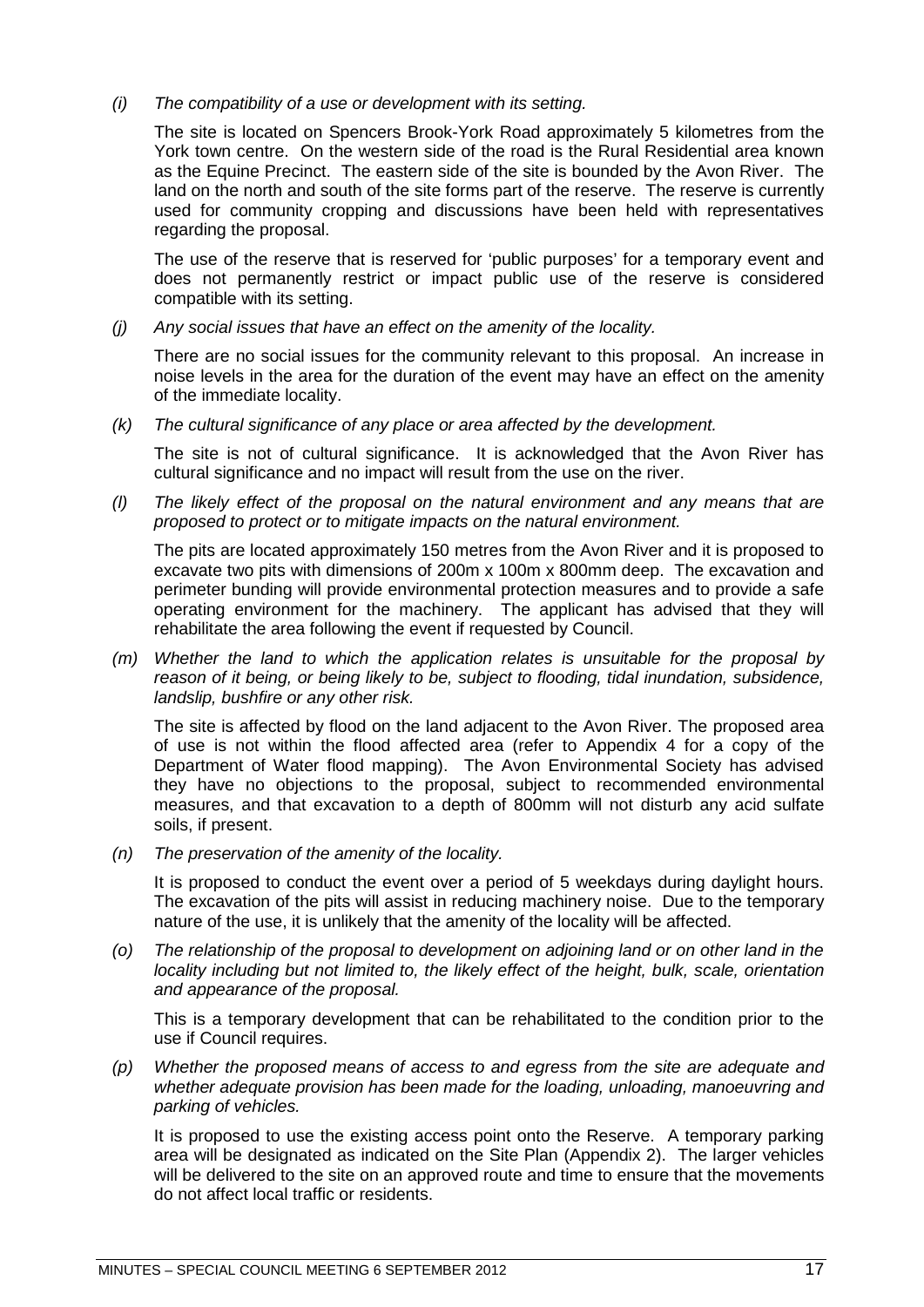*(q) The amount of traffic likely to be generated by the proposal, particularly in relation to the capacity of the road system in the locality and the probable effect on traffic flow and safety.*

A Traffic Management Plan will be submitted to Council prior to the commencement of the use for approval. Transport by bus for the students has been organised by the applicants. Some minor disruptions to traffic may be experienced by road users when the larger vehicles are entering and leaving the site.

*(r) Whether public transport services are necessary and, if so, whether they are available and adequate for the proposal.*

Public transport is not available to the site.

*(s) Whether public utility services are available and adequate for the proposal.*

The proposed use does not require the use of public utility services. Temporary power and toilet facilities will be provided by the applicant.

*(t) Whether adequate provision has been made for access for pedestrians and cyclists (including end of trip storage, toilet and shower facilities).*

Not applicable to this proposal.

*(u) Whether adequate provision has been made for access by disabled persons.*

Access to the site is available. Applicants are aware of obligations relating to the Disability Discrimination legislation.

*(v) Whether adequate provision has been made for the landscaping of the land to which the application relates and whether any trees or other vegetation on the land should be preserved.*

Not applicable.

*(w) Whether the proposal is likely to cause soil erosion and degradation.*

Bunding of the pits will be constructed to prevent any potential soil erosion. The site will be rehabilitated at the end of the use.

*(x) The potential loss of any community service or benefit resulting from the planning consent.*

As indicated earlier in this report, discussions have been held with the representatives from the community cropping group.

*(y) Any relevant submissions received on the application.*

Seven (7) submissions were received regarding the application. (Refer to the Consultation section of this report).

*(z) The potential impacts of noise, dust, light, risk, and other pollutants on surrounding land uses.*

It is proposed to operate machinery in daylight hours and within the designated pit areas. Excavation of the pits will assist in the attenuation of any noise emissions. A water cart will be required to be on site for dust suppression.

- *(aa) The comments or submissions received from any authority consulted under clause 7.4.* Not required.
- *(bb) Any other planning consideration the local government considers relevant.*

Clause 7.9 of TPS2 enables Council to grants a planning consent with conditions limiting the period of time for which the approval is granted.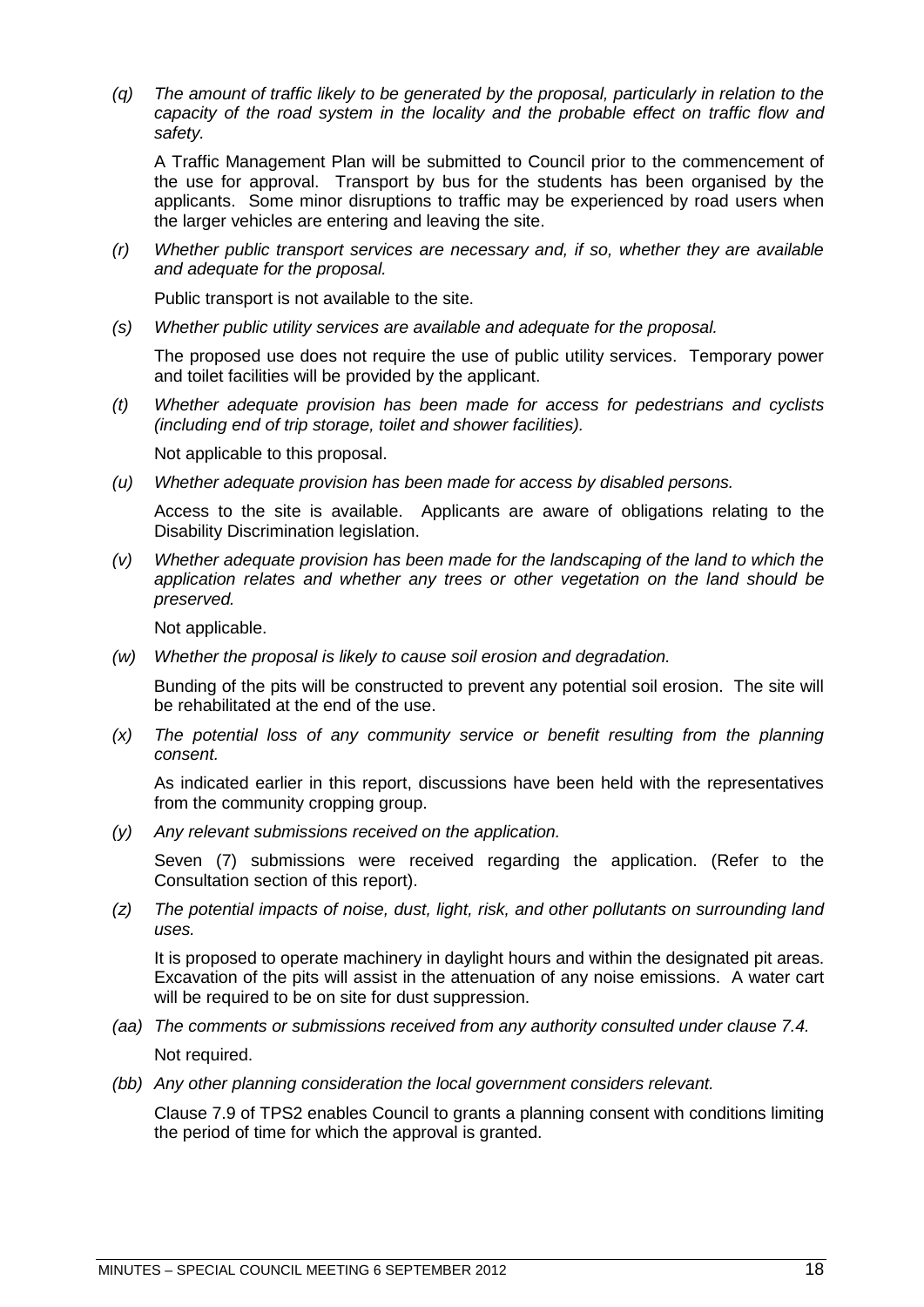### **Policy Implications:**

The proposal is consistent with the provisions of the York Town Planning Scheme No. 2 and the Scheme reserve for Public Purposes.

### **Financial Implications:**

There are no financial implications for the Shire of York associated with this proposal.

### **Strategic Implications:**

The Shire of York's 2012 Strategic Community Plan goals are:

### Social

- Manage population growth, through planned provision of services and infrastructure.
- Strengthen community interactions and a sense of a united, cohesive and safe community.
- Build and strengthen community, culture, vibrancy and energy.

### **Environmental**

- Maintain and preserve the natural environment during growth, enhancing the 'rural' nature of York, and ensuring a sustainable environment for the future.
- Support sustainable energy and renewable resource choices.

### Economic

- Build population base through economic prosperity.
- Value, protect and preserve our heritage and past.
- Grow the economic base and actively support local businesses and service provision.

This proposal is consistent with these goals as it will not impact on the environment, including the Avon River; it will provide economic opportunities; and will support local businesses.

### **Voting Requirements:**

**Absolute Majority Required: No**

**Site Inspection: Site Inspection Undertaken: Yes**

### **Triple bottom Line Assessment:**

### **Economic Implications:**

The proposal will provide opportunities for local businesses through the provision of accommodation, catering and temporary amenities. It will also provide TAFE students, Council works crews and others involved in building and construction the opportunity for training on the latest equipment and technology.

The Community Strategic Plan identifies economic diversity and viability as a key goal for growth and to provide employment opportunities for existing and future residents. Events such as this showcase York as a place for businesses to locate and access rural and metropolitan opportunities.

This proposal will have positive economic implications for the Shire.

### **Social Implications:**

It is unlikely that a temporary use will have social implications for the community. It is not disagreed that it may temporarily increase everyday levels of noise and traffic experienced by nearby residents and road users. However, the predicted levels will not prevent access to or normal use of an affected resident's home.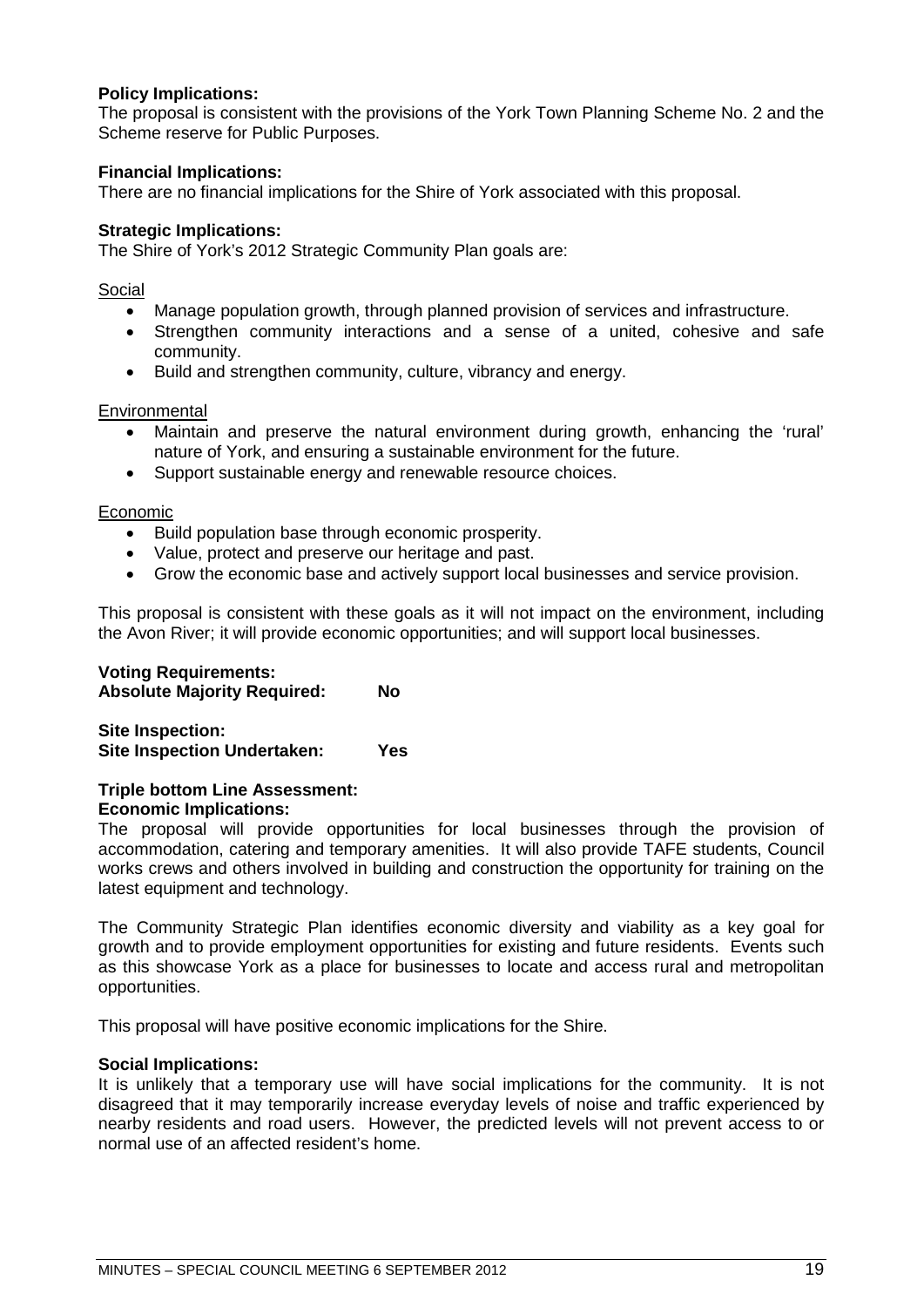### **Environmental Implications:**

There are no environmental implications associated with this proposal. The site layout and bunding on the perimeter of the pits will provide protection to the river. The land can be rehabilitated easily by backfilling the pits.

### **Comment:**

It can be ascertained from the comments made in the submissions that the information submitted with the application was insufficient to fully inform residents, which has unfortunately resulted in numerous wrong assumptions. The additional information requested and received from the application has enabled a full assessment of the application to be made in accordance with the provisions of the York Town Planning Scheme No. 2.

Some residents may experience a temporary increase in noise emissions in the area and some residents may experience some traffic delays on local roads when the machinery is delivered and removed. However, residents living near Forrest Oval or other community facilities or event locations also experience this.

This is an application for a temporary use and the assessment shows that there will be positive economic implications for the community and for local businesses involved in the event.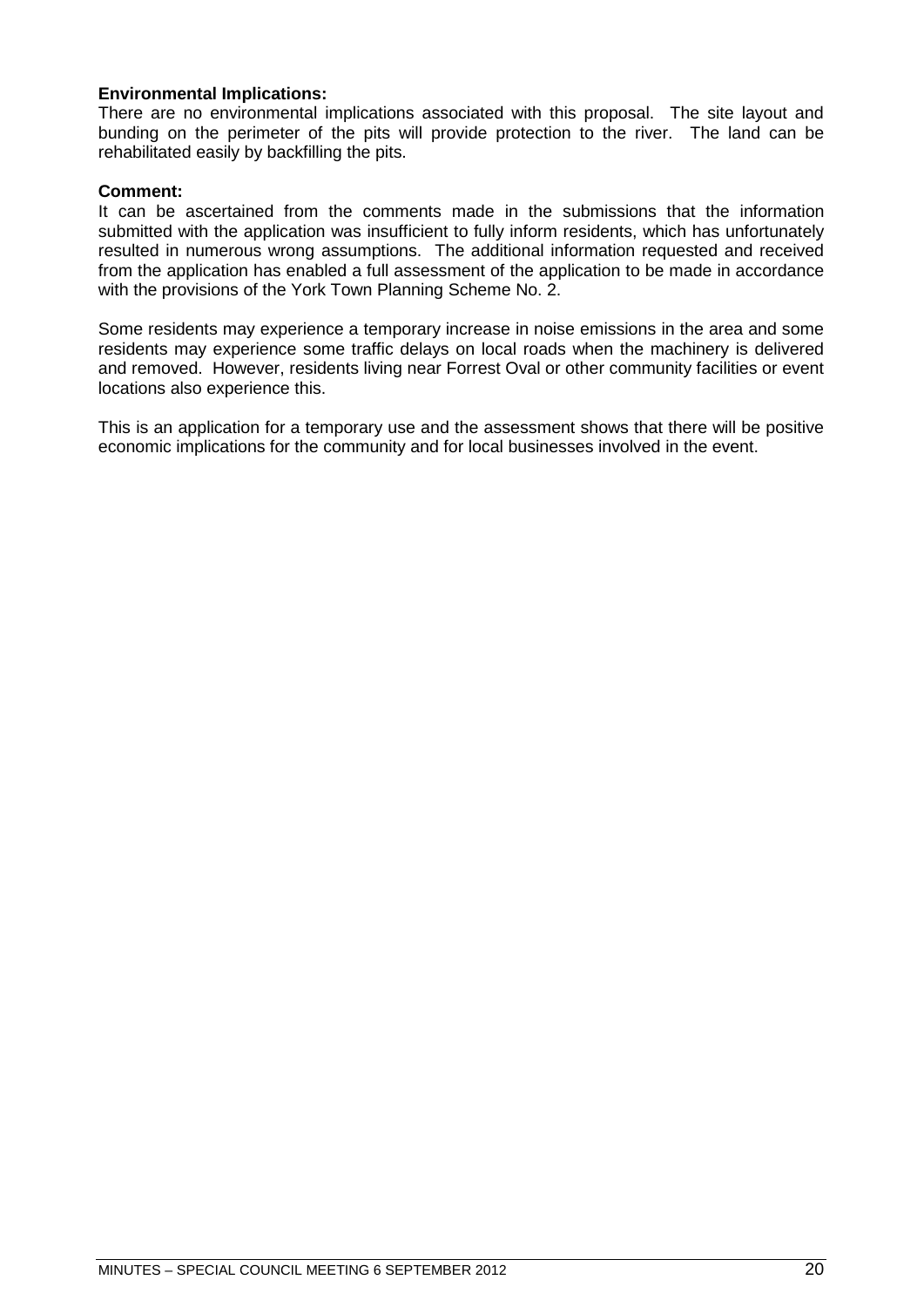### **RESOLUTION 010912**

**Moved: Cr Hooper Seconded: Cr Lawrance**

*"That Council:*

- *1. APPROVE the planning application to use Springbett Reserve at Lot 497 Spencers Brook-York Road, York for a one-off training and demonstration event from 24-28 September 2012, subject to the following conditions of consent:*
- *(a) Condition 1: This approval is for a one-off temporary use from 24-28 September 2012 (inclusive). Any further events will require separate planning approval.*
- *(b) Condition 2: The development must take place in accordance with the stamped approved plans.*
- *(c) Condition 3: Machinery and truck movements are restricted to the hours of 8.00 am and 5.00 pm on the approved days of operation.*
- *(d) Condition 4: A Traffic and Safety Management Plan shall be submitted and approved by the local government prior to the commencement of the use and prior to use of any roads within the Shire of York.*
- *(e) Condition 5: A water tanker for dust suppression must be on site for the duration of the event, including set up.*
- *(f) Condition 6: Any temporary storage of soil must be at least 200 metres from the Avon River. Sediment control measures must be installed on the side closest to the river for the duration of the storage.*
- *(g) Condition 7: At the completion of the event, the pits shall backfilled and the area*  left flat, levelled and stabilised. Measures to prevent erosion downslope of the pit *area shall be installed as part of the stabilisation works.*
- *(h) Condition 8: Sufficient ablution and waste management facilities shall be provided for the duration of the event. The applicant is responsible for the removal of all wastes from the site. These facilities must be located a minimum of 200 metres from the Avon River.*
- *(i) Condition 9: Prior to the event, details of an on-site contact person shall be provided to the Shire of York for community and resident liaison.*
- *(j) Advice Note 1: If the development the subject of this approval is not substantially commenced within a period of 2 years, or such other period as specified in the approval after the date of the determination, the approval will lapse and be of no further effect.*
- *(k) Advice Note 2: Where an approval has so lapsed, no development is to be carried out without the further approval of the local government having first been sought and obtained.*
- *(l) Advice Note 3: If an applicant is aggrieved by this determination there is a right of appeal under the Planning & Development Act 2005. An appeal must be lodged within 28 days of the determination.*
- *(m) Advice Note 4: This approval is not a building licence. In accordance with the provisions of the Local Government (Miscellaneous Provisions) Act 1960, an application for a building licence must be submitted to, and approval granted by the local government prior to any change of classification or prior to the commencement of any structural works within the development hereby permitted.*
- *(n) Advice Note 5: The applicant is to liaise with Council's Works Manager with regards to haulage routes and times.*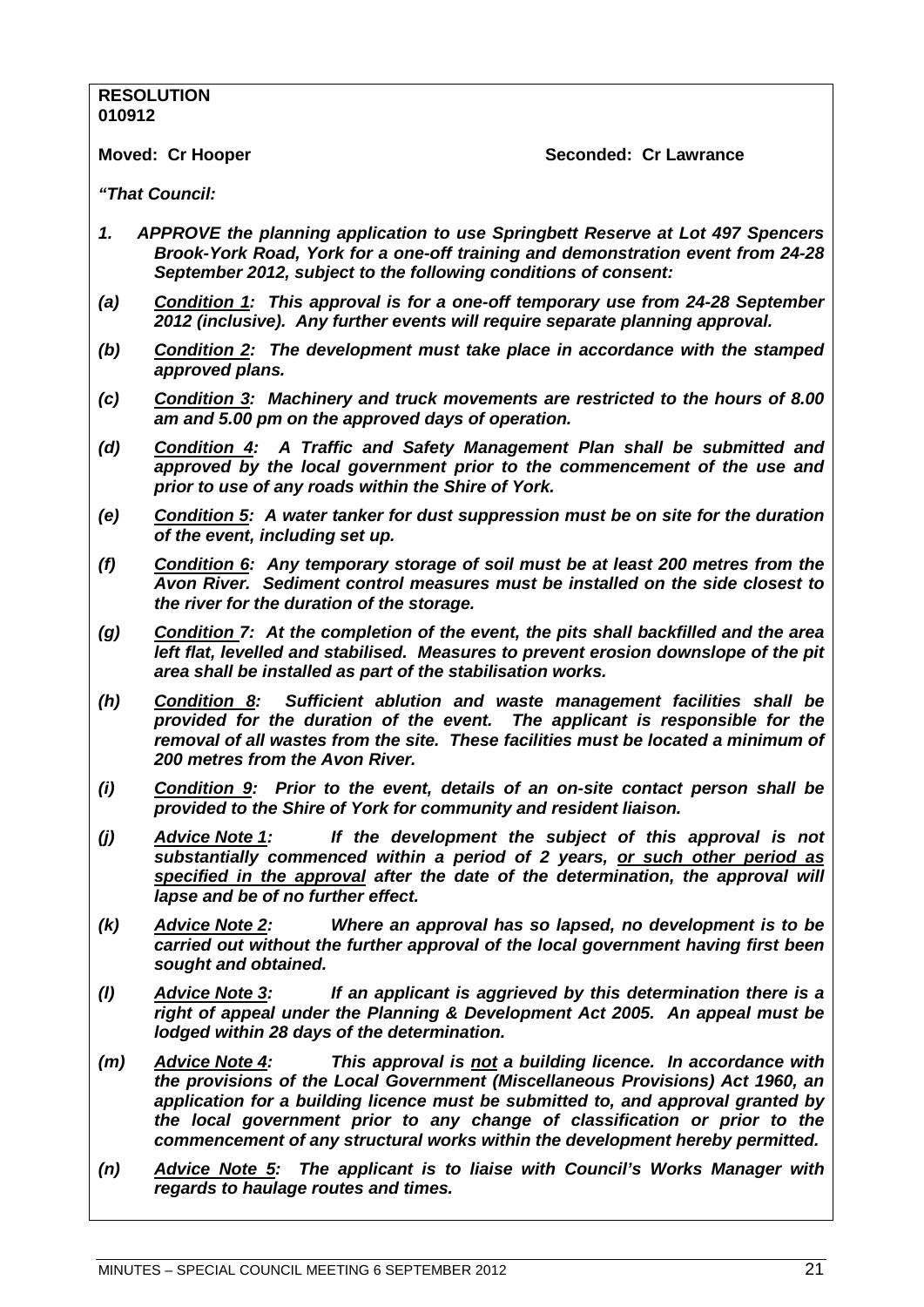*2. The applicant is to provide monetary compensation for the area affected to the community cropping group at an agreed value."*

*CARRIED: 4/1*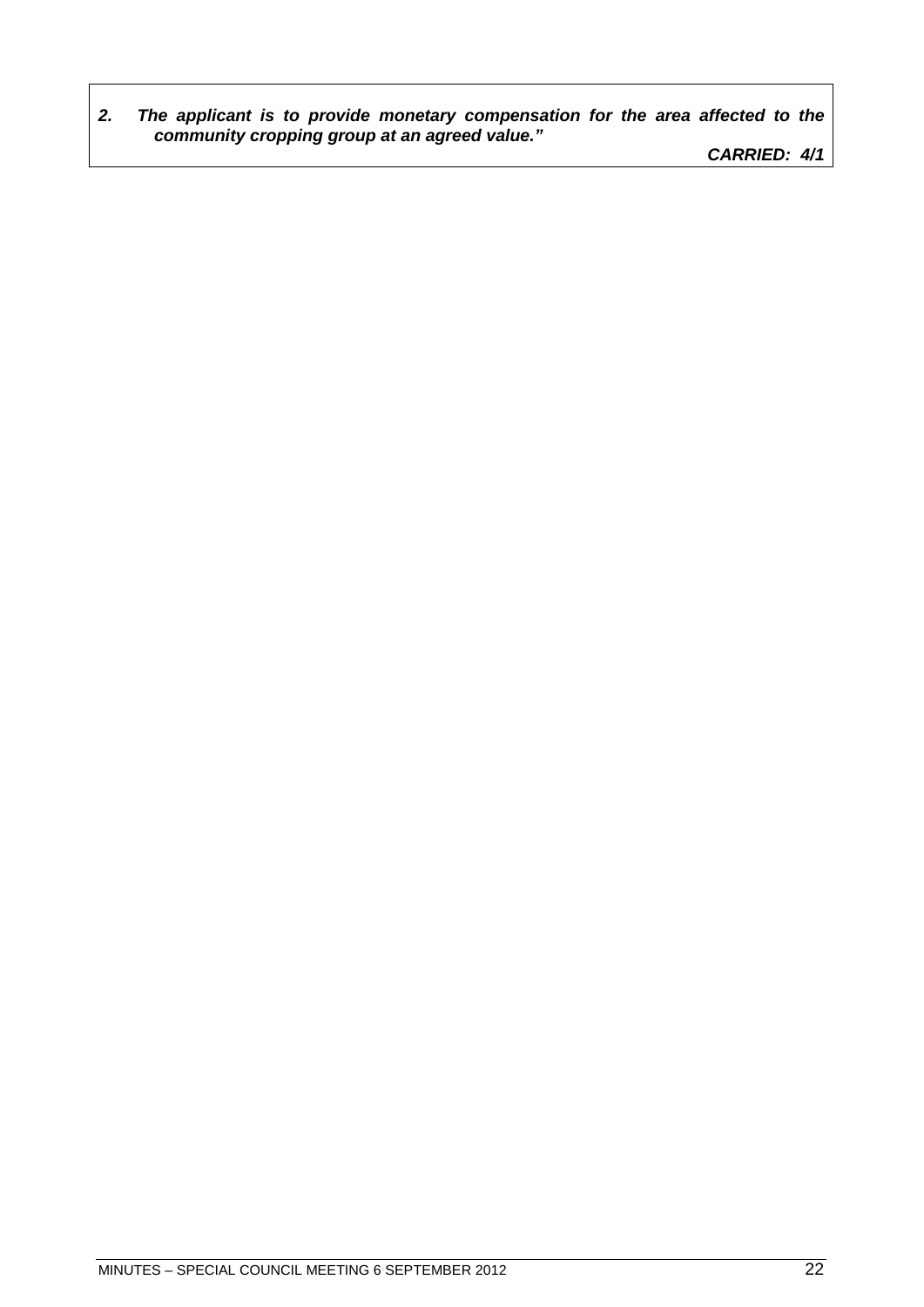### <span id="page-22-0"></span>**Item 9.1.1 - Appendices**

*Manager Planning Services – distributed to all Councillors an additional submission from Mrs Margaret Hewitt as her report is slightly different to other submissions received.*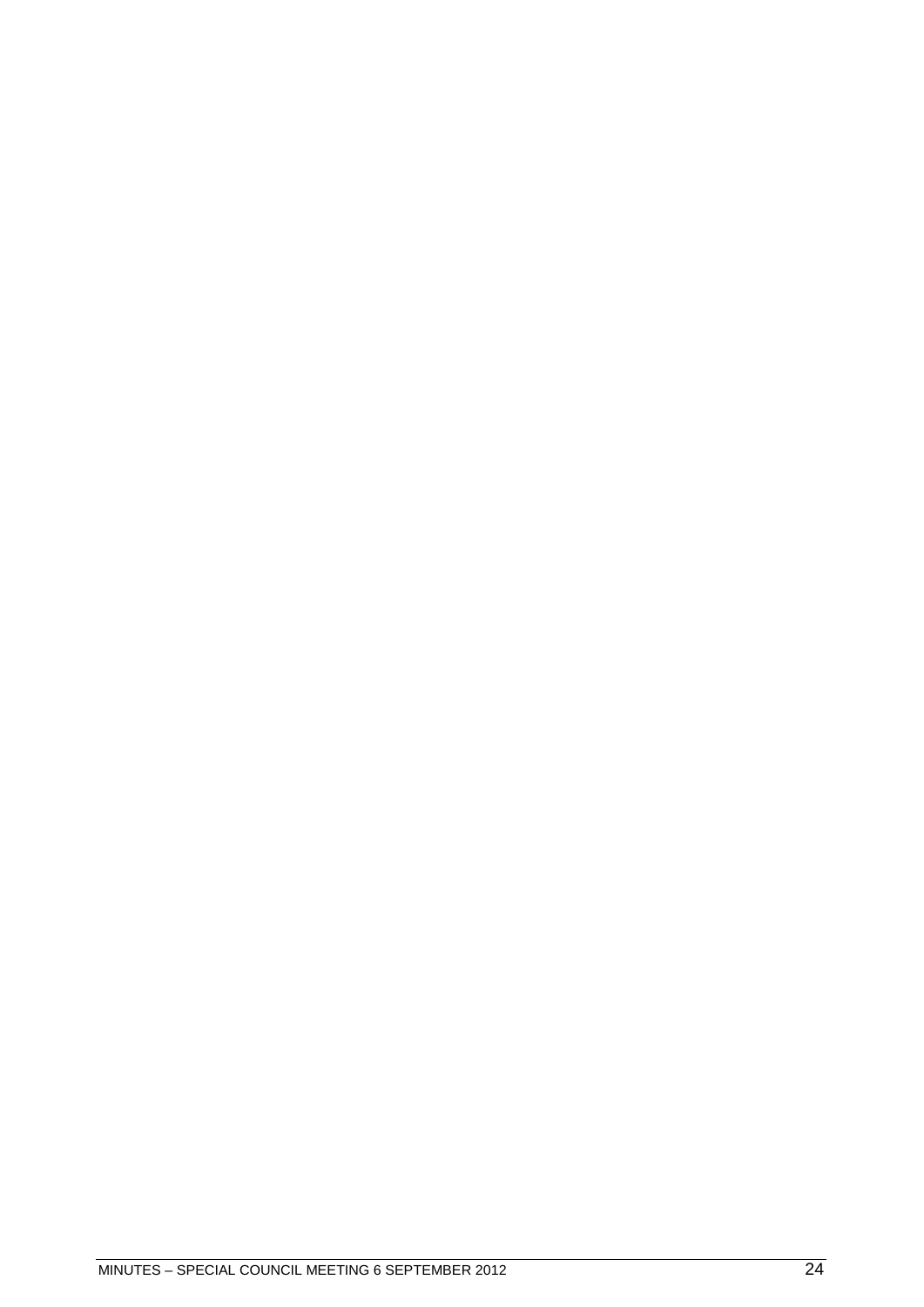# <span id="page-24-0"></span>**9.2 Administration Reports**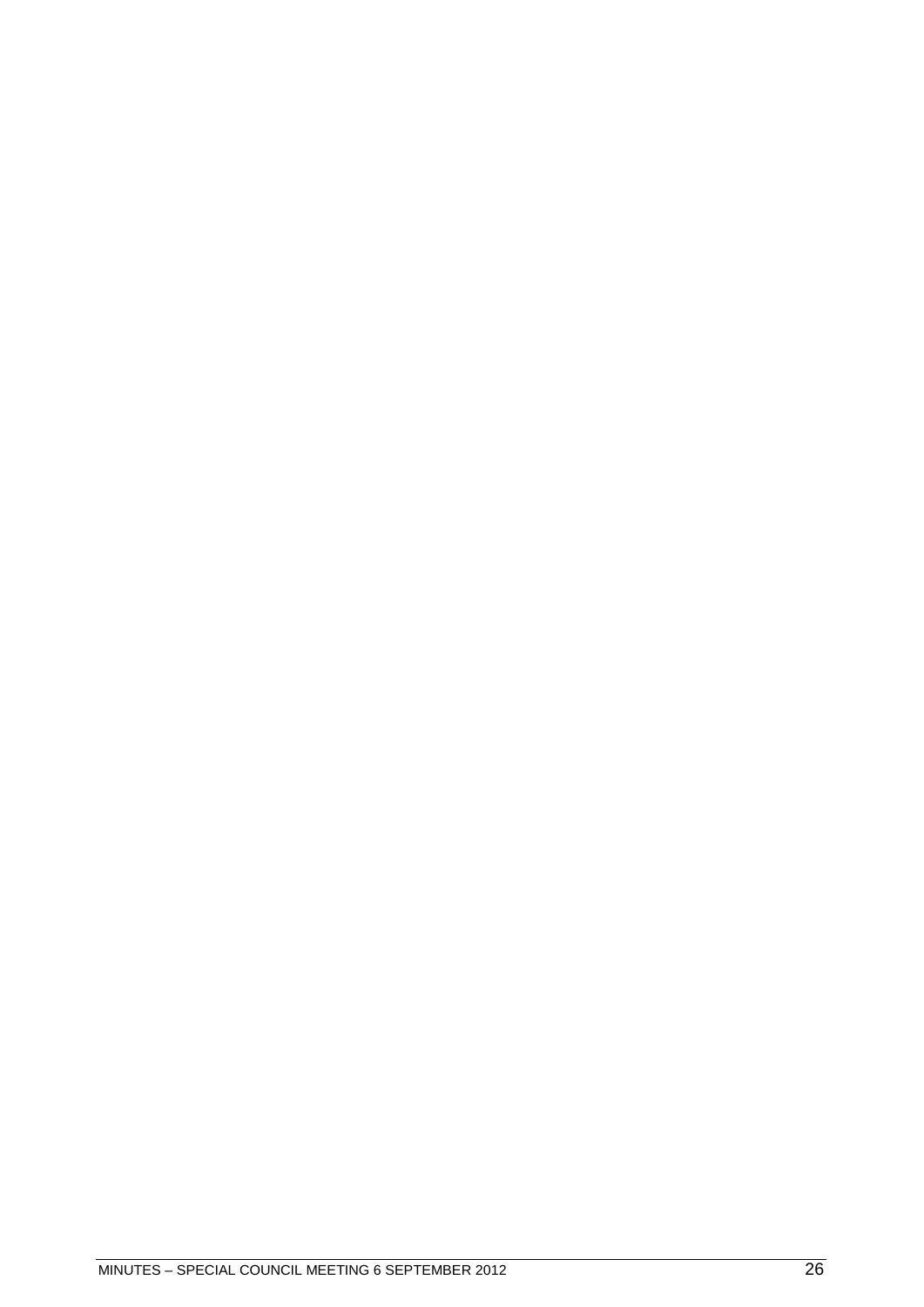# **9. OFFICER'S REPORTS**

### **9.2 ADMINISTRATION REPORTS**

<span id="page-26-0"></span>**9.2.1 Investigation & Remediation of Contaminated Site**

| <b>FILE NO:</b>                | AV1.60050                            |
|--------------------------------|--------------------------------------|
| <b>COUNCIL DATE:</b>           | 6 September 2012                     |
| <b>REPORT DATE:</b>            | <b>23 August 2012</b>                |
| <b>LOCATION/ADDRESS:</b>       | Lots 2,3,4,5 and 6 Avon Terrace York |
| <b>APPLICANT:</b>              | <b>Not Applicable</b>                |
| <b>SENIOR OFFICER:</b>         | <b>Ray Hooper CEO</b>                |
| <b>REPORTING OFFICER:</b>      | <b>Gordon Tester MHB</b>             |
| <b>DISCLOSURE OF INTEREST:</b> | Nil                                  |
| <b>APPENDICES:</b>             | Nil                                  |
| <b>DOCUMENTS TABLED:</b>       | Nil                                  |

### **Summary:**

Council is requested to consider all matters associated with the continued contaminated site investigation by GHD Pty Ltd, of the former Power Station Site comprising of Lots 2,3,4,5 and 6 Avon Terrace.

Council is requested to endorse the officer's actions in arranging works necessary for remediation works to return the site to a useable and saleable site for residential development.

### **Background:**

The site operated as a coal fired powerhouse from 1911 to the mid 1950's. The site was then sold as a commercial operation until the 1990's when the powerhouse shed was gutted and used as a panel beating workshop when two additional buildings were added to the existing infrastructure. The site was then sold for residential use and used for private residential purposes until it was acquired by the Shire of York in 2006 when it was cleared of all buildings and infrastructure.

Photographs of the site taken in 2006 indicated that much of the eastern portion of Lots 3 and 4 had been used for illegal dumping of residential and commercial waste including fill material, car bodies, batteries, steel pipes, cables, concrete and general waste.

The sites were reported to the Department of Environment and Conservation (DEC) by a York resident under the Contaminated Sites Act 2003 as a known or suspected contaminated site, in response to this advice, the Shire of York has requested that a Preliminary Site Investigation be undertaken to investigate the likelihood of contamination on the site.

GHD was commissioned by the Shire of York in 2011 to undertake a Preliminary Site Investigation (PSI) for lots 2, 3, 4, 5, 6 Avon Terrace in the York Town site

No previous environmental investigations have been undertaken on the site. An intrusive investigation consisting of test pitting was undertaken in 2006, however no formal report was provided to the Shire of York and anecdotal information and photographs are the only evidence of this work being undertaken.

A preliminary site investigation was undertaken in February 2012 which resulted in GHD recommending that a detailed site investigation be undertaken to assess the potential risks proposed by the contamination issues identified in the report.

GHD conducted an investigation June 2012 to assess the extent of the contamination and significance of the contamination in the fill along the south eastern extent of the site and the potential linkage between those contaminants, the site users underlying aquifer and the adjacent creek line.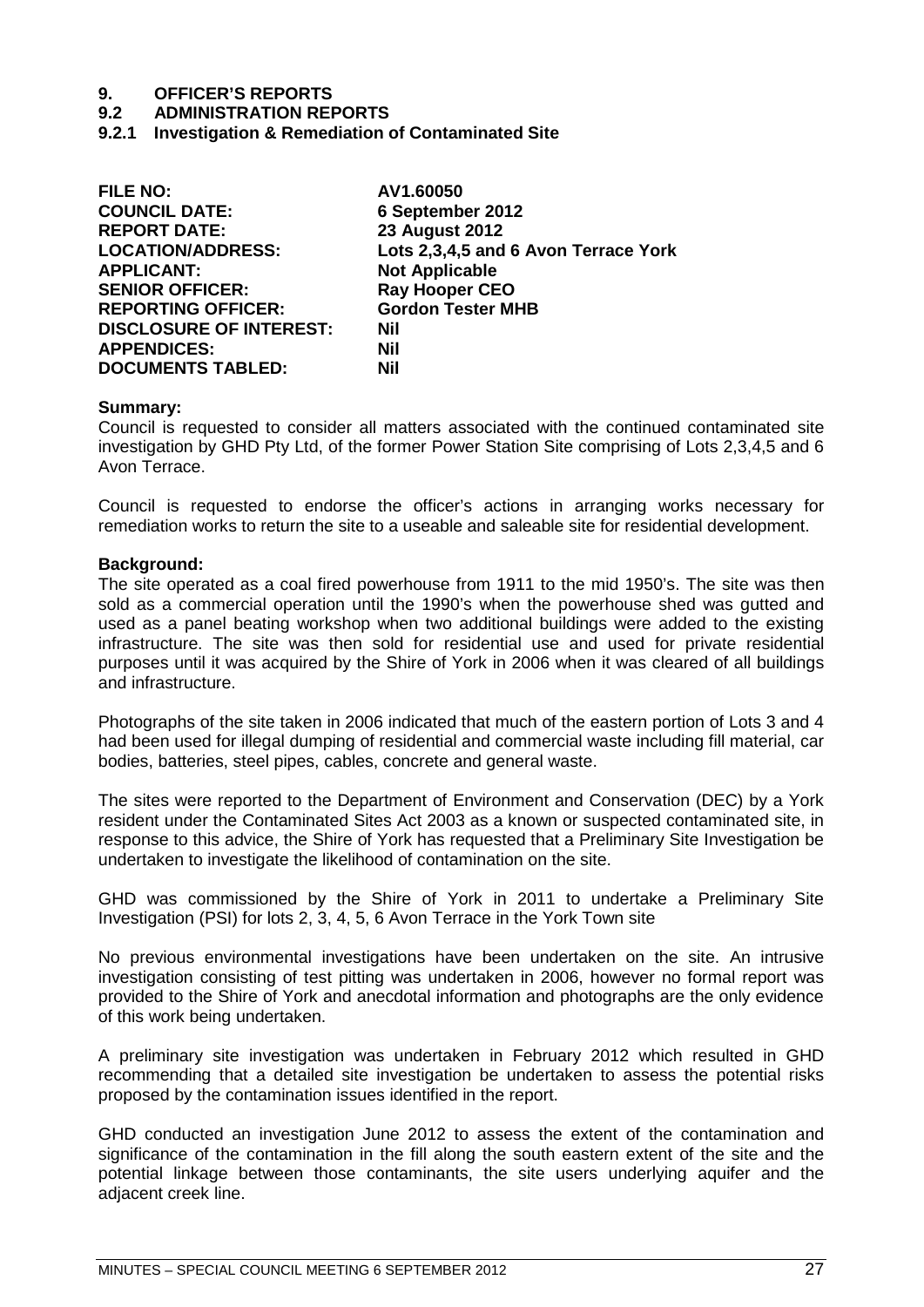The investigation and subsequent analysis of the soil samples revealed unacceptable concentrations of various forms of heavy metals and asbestos being discovered on site.

GHD advised that is considered necessary to conduct further ground water and asbestos investigations before arriving at a site remediation strategy.

### **Consultation:**

Meetings and correspondence have occurred in regards to discussing the sites with DEC Officers, the Minister for the Environment as well as officers from the Avon Development Commission.

### **Statutory Environment:**

Contaminated Sites Act 2003

### **Policy Implications:**

Nil

### **Financial Implications:**

The process of determining the extent of the contamination on these sites and the subsequent remediation process may well approach \$200,000.00 prior to the site being approved for residential development.

At the time of writing this report approximately \$66,000.00 has been allocated to a preliminary site report and stage1 of a 2 stage detailed site investigation.

A further expenditure of \$50,966.30 was required to commission Councils Contaminated Site Consultants GHD to undertake stage 2 of the site investigation.

### **Strategic Implications:**

In the built environment it is one of Councils objectives to increase the capacity and diversity of housing choices.

It is a priority of Council to review land use strategies and policies to ensure housing and land choices are available and to facilitate affordable and sustainable housing options.

| <b>Voting Requirements:</b>        |     |
|------------------------------------|-----|
| <b>Absolute Majority Required:</b> | Yes |

**Site Inspection: Site Inspection Undertaken: Yes**

### **Triple bottom Line Assessment: Economic Implications:**

The bottom line is that the former power house site is potentially very valuable as a residential development site both now and in the future.

It is however worthless and potentially damaging to the environment in its present contaminated state.

### **Social Implications:**

In the event that the former power house site is successfully developed for residential purposes an increase in the suburban population has potential flow on benefits for the local economy, school and membership of sporting groups.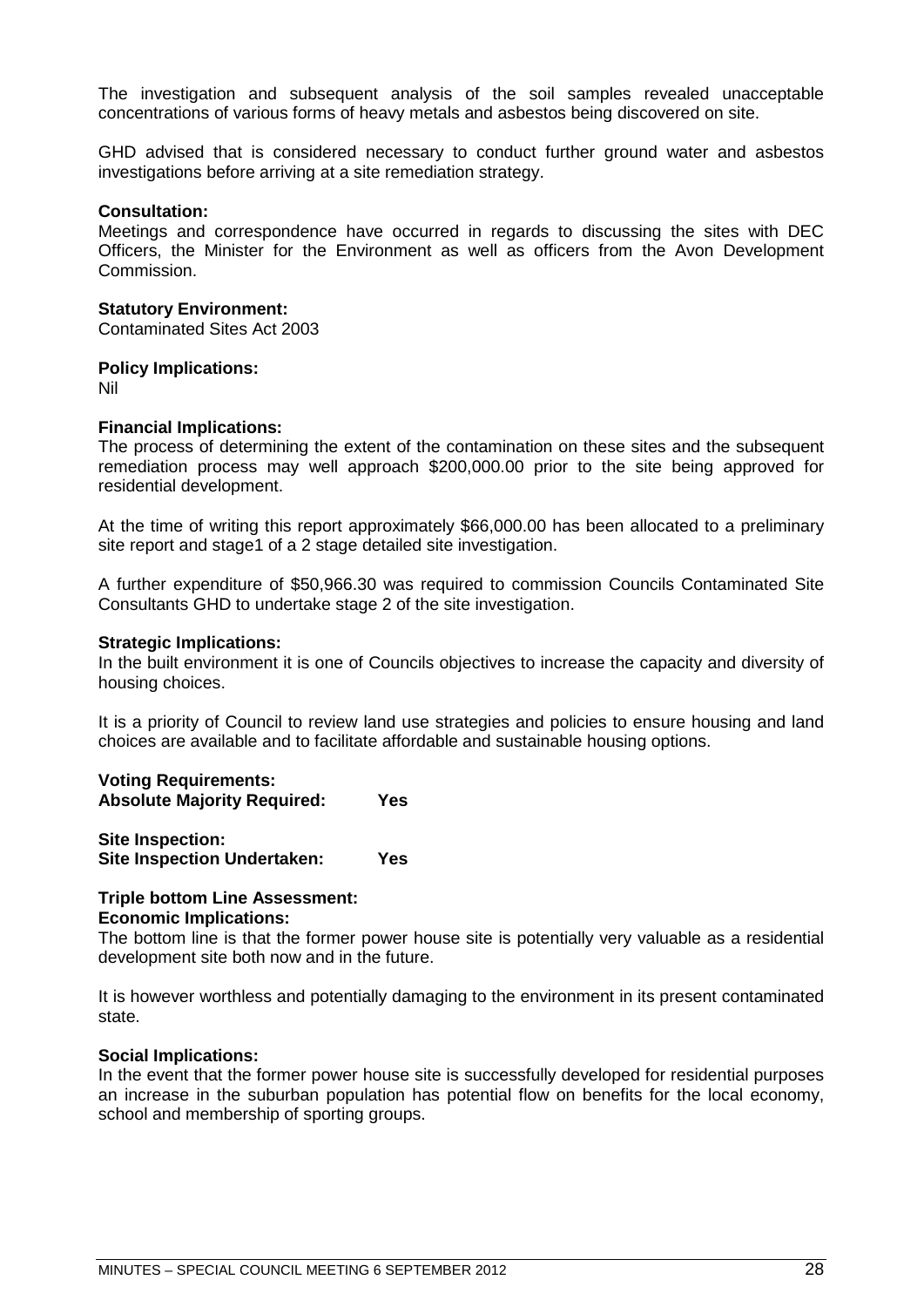### **Environmental Implications:**

Failure to undertake the required site remediation works may result in negative long term environmental impacts on the ground water and soil on the former power house site.

Planned future residential development requires that the site be remediated to a standard where no environmental or health hazards are present that may compromise the health and safety of any future residents of this site.

### **Officers Comment:**

Due to the urgency surrounding the need to remediate the former power house site to facilitate pending residential development, it was considered necessary by Council and its officers to commission GHD to undertake a full site assessment.

**RESOLUTION 020912**

**Moved: Cr Lawrance Seconded: Cr Hooper** 

*"That Council:*

*Endorse the expenditure of \$50,966.30 to engage the Contaminated Site Consultants GHD to undertake Stage 2 of the formal site investigation as part of the remediation process for Lots 2, 3, 4, 5, 6 Avon Terrace and that the 2012/13 budget be amended to meet the additional payment."*

*CARRIED: 5/0*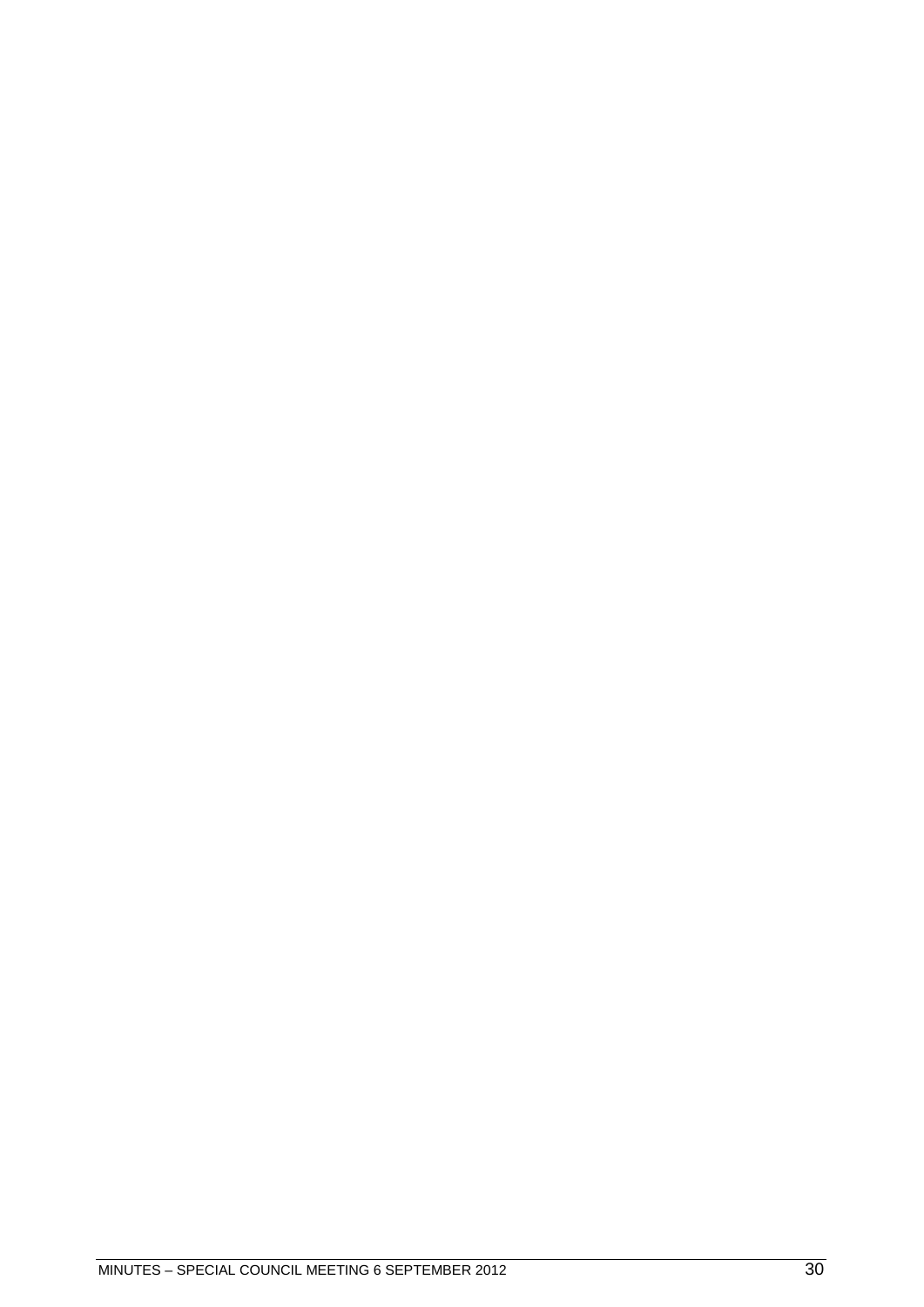# <span id="page-30-0"></span>**9.3 Works Reports**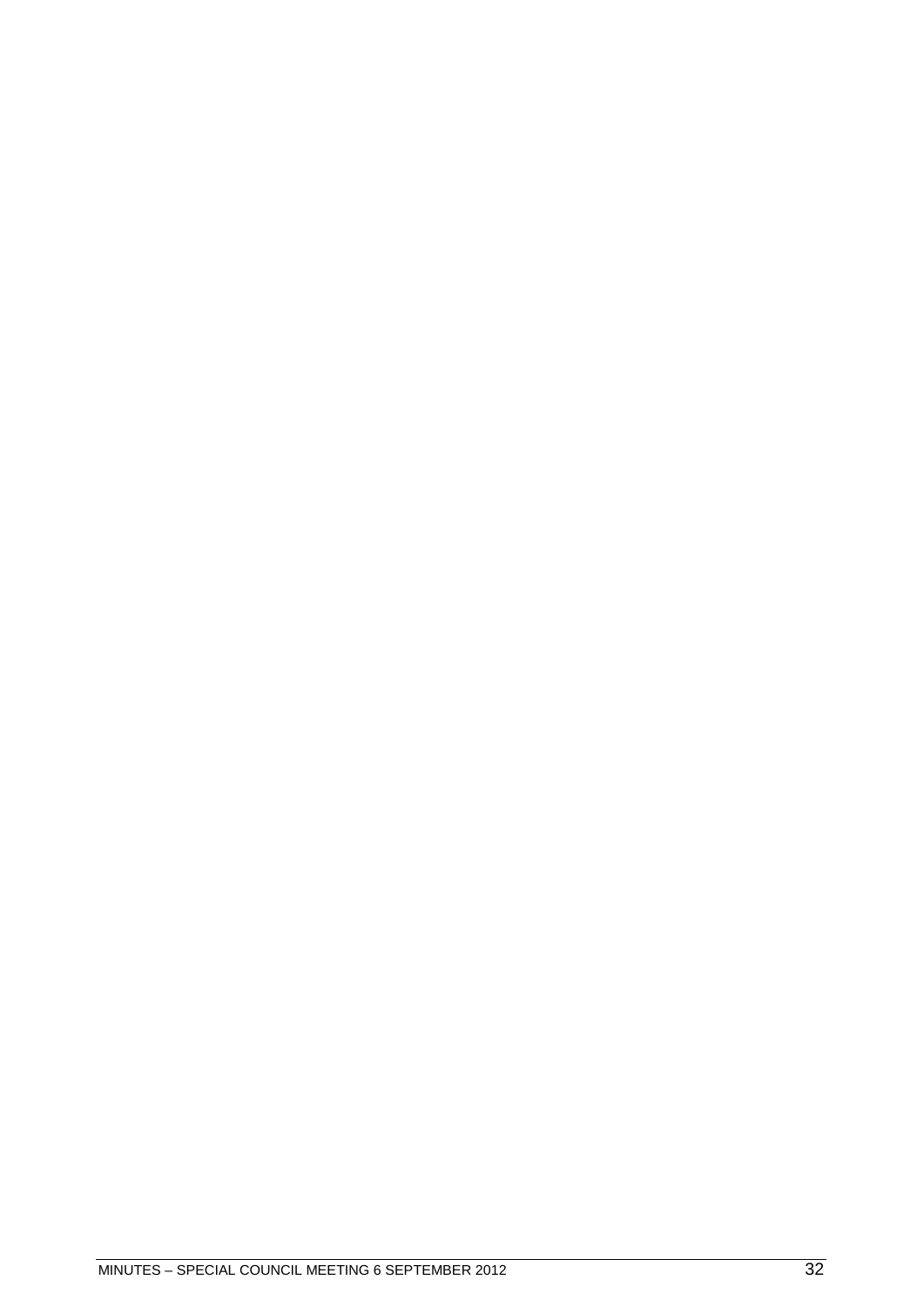# <span id="page-32-0"></span>**9.4 Financial Reports**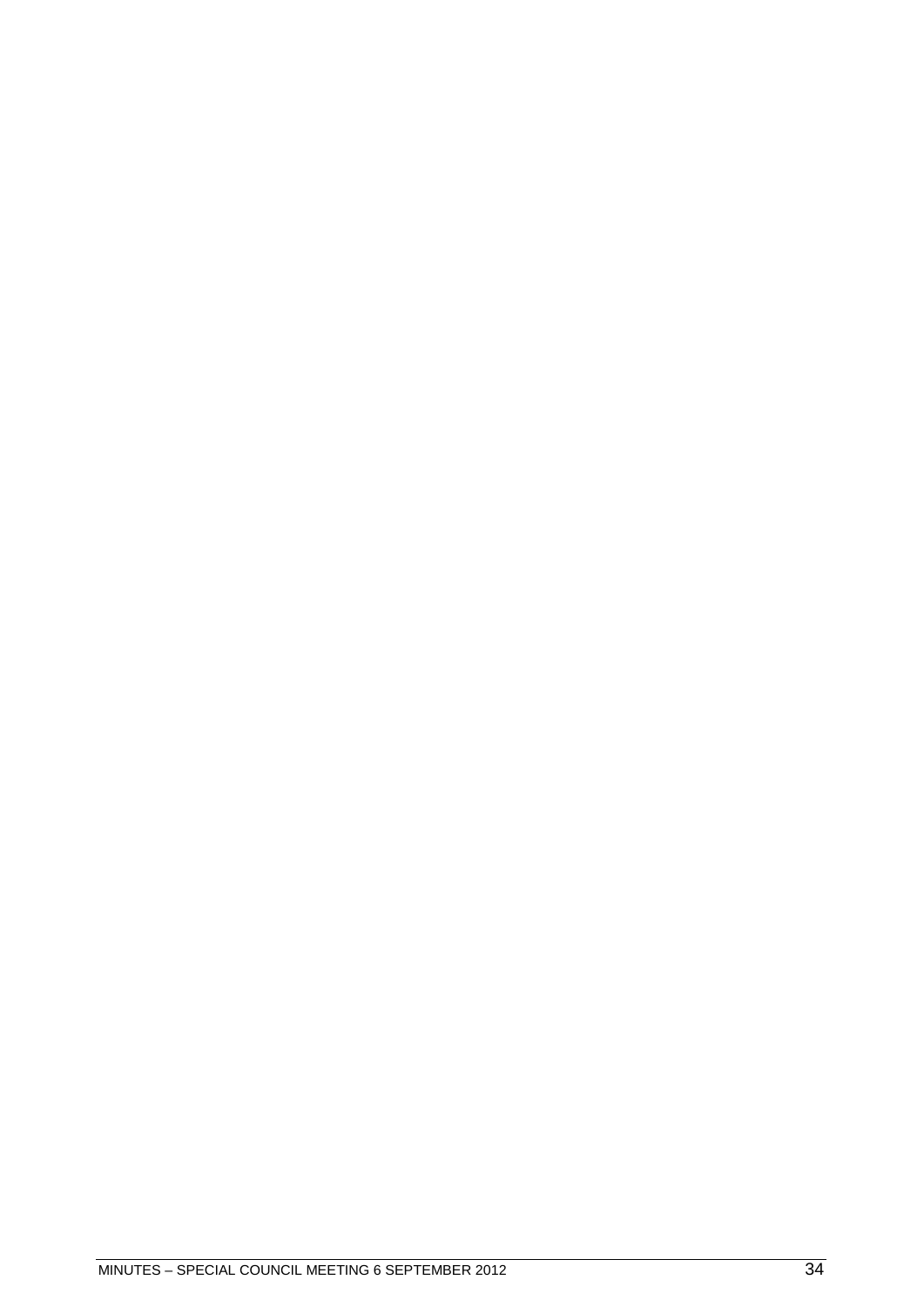# **9. OFFICER'S REPORTS**

**9.4 FINANCE REPORTS**

<span id="page-34-0"></span>**9.4.1 Regional Road Group – Additional Funds**

| <b>FILE NO:</b>                | FI.FAG.3                |
|--------------------------------|-------------------------|
| <b>COUNCIL DATE:</b>           | <b>6 August 2012</b>    |
| <b>REPORT DATE:</b>            | <b>5 August 2012</b>    |
| <b>LOCATION/ADDRESS:</b>       | <b>York-Tammin Road</b> |
| <b>APPLICANT:</b>              | <b>Shire of York</b>    |
| <b>SENIOR OFFICER:</b>         | R Hooper, CEO           |
| <b>REPORTING OFFICER:</b>      | <b>T Cochrane, DCEO</b> |
| <b>DISCLOSURE OF INTEREST:</b> | <b>Nil</b>              |
| <b>APPENDICES:</b>             | <b>Nil</b>              |
| <b>DOCUMENTS TABLED:</b>       | Nil                     |

### **Summary:**

Additional funds for the reconstruction and widening of York-Tammin Road have been allocated to the Shire of York from the Regional Road Group funding for the 2012/13 financial year and these are submitted to Council for endorsement.

### **Background:**

The Regional Road Group identified further work was required on the York-Tammin Road at a meeting held on the  $30<sup>th</sup>$  July 2012.

### **Consultation:**

Regional Road Group.

A meeting was held on the 30 July 2012 and the following email was sent on that day:

*"…York Shire allocated \$167 170 – additional RRG funds requested \$136 696 to York-Tammin reconstruct and widen for total RRG funds of \$303 866. LESS \$20 000 RRG funds to Goomalling Shire, Bejoording Rd project. Total RRG funds \$283 866 and revised total cost estimate of \$425 799…"*

### **Statutory Environment:**

Local Government Act 1995

### **Policy Implications:**

N/A

### **Financial Implications:**

Regional Road funding is subject to a one third local government contribution.

Revised total cost estimate of \$425,799 for 2012/13 projects only. This equates to MRWA contribution of \$283,866 and Council's portion of \$141,933.

Council can revise the road programme when the mid year review is undertaken.

**Strategic Implications:** N/A

**Voting Requirements: Absolute Majority Required: Yes**

**Site Inspection: Site Inspection Undertaken: Not applicable**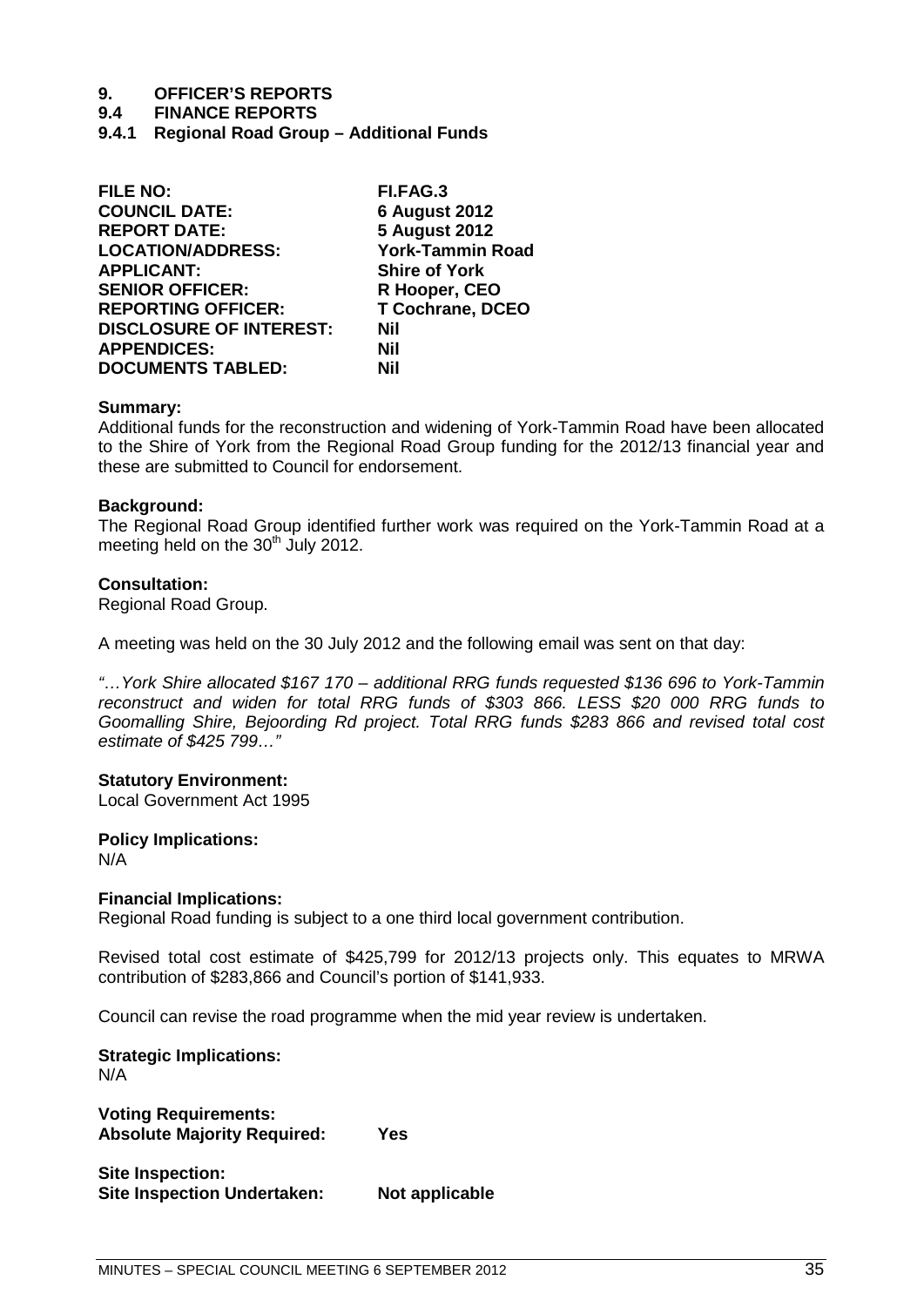### **Triple bottom Line Assessment: Economic Implications:**

High quality transport links are integral to the local and regional economics.

### **Social Implications:**

A safe and efficient transport network is vital for community wellbeing.

### **Environmental Implications:**

Environmental requirements are factored into the road programme e.g. clearing permits.

### **Comment:**

The current works programme adopted by Council may be revised slightly after the mid year review dependant on works completed to date and/or whether the works programme is on schedule.

**RESOLUTION 030912**

**Moved: Cr Scott Seconded: Cr Hooper**

*"That Council endorse the 2012/13 revised budget allocation for Regional Road Group projects of \$425,799 for works on York-Tammin Road, York."*

*CARRIED: 5/0*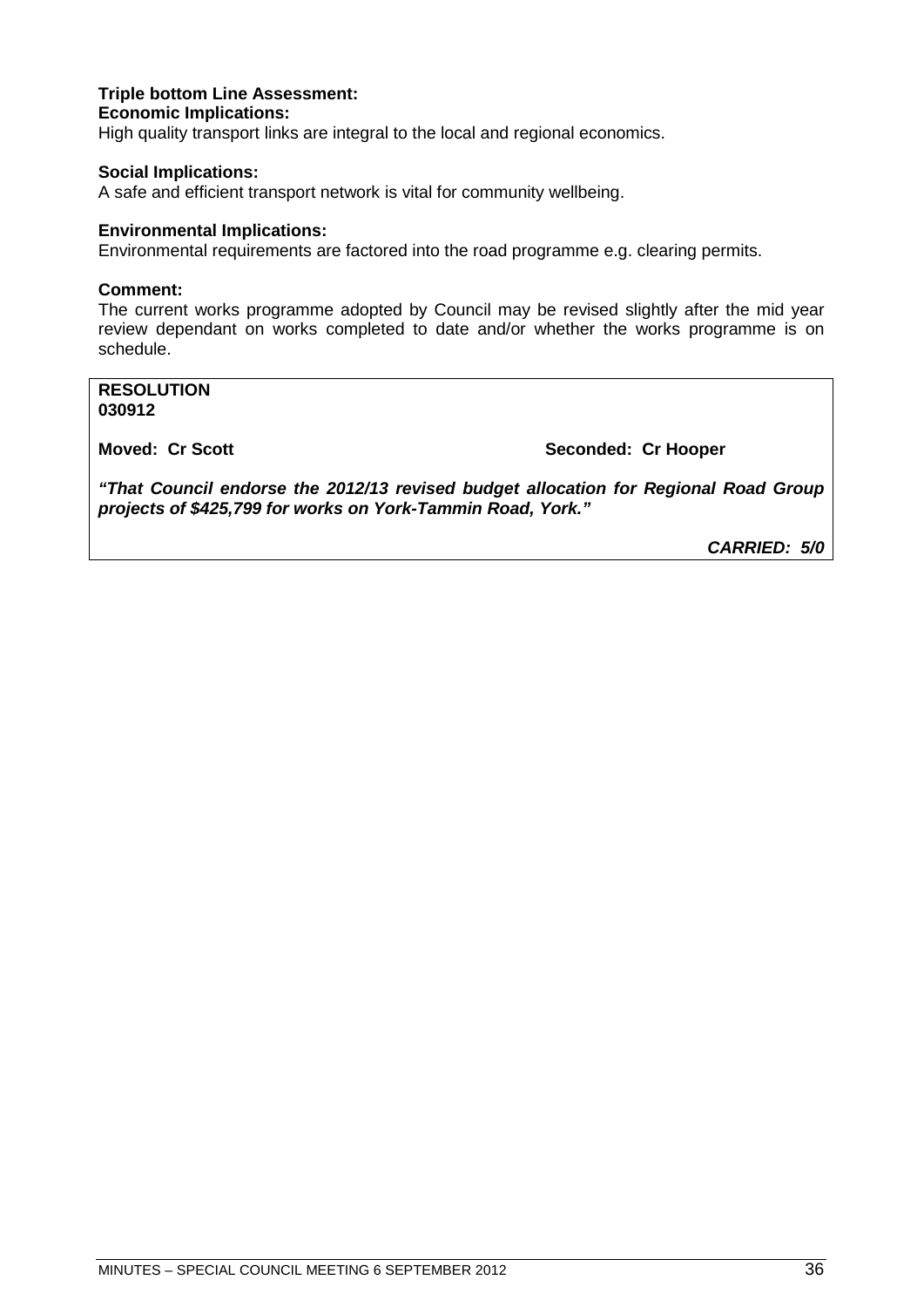# <span id="page-36-0"></span>**9.5 Late Reports**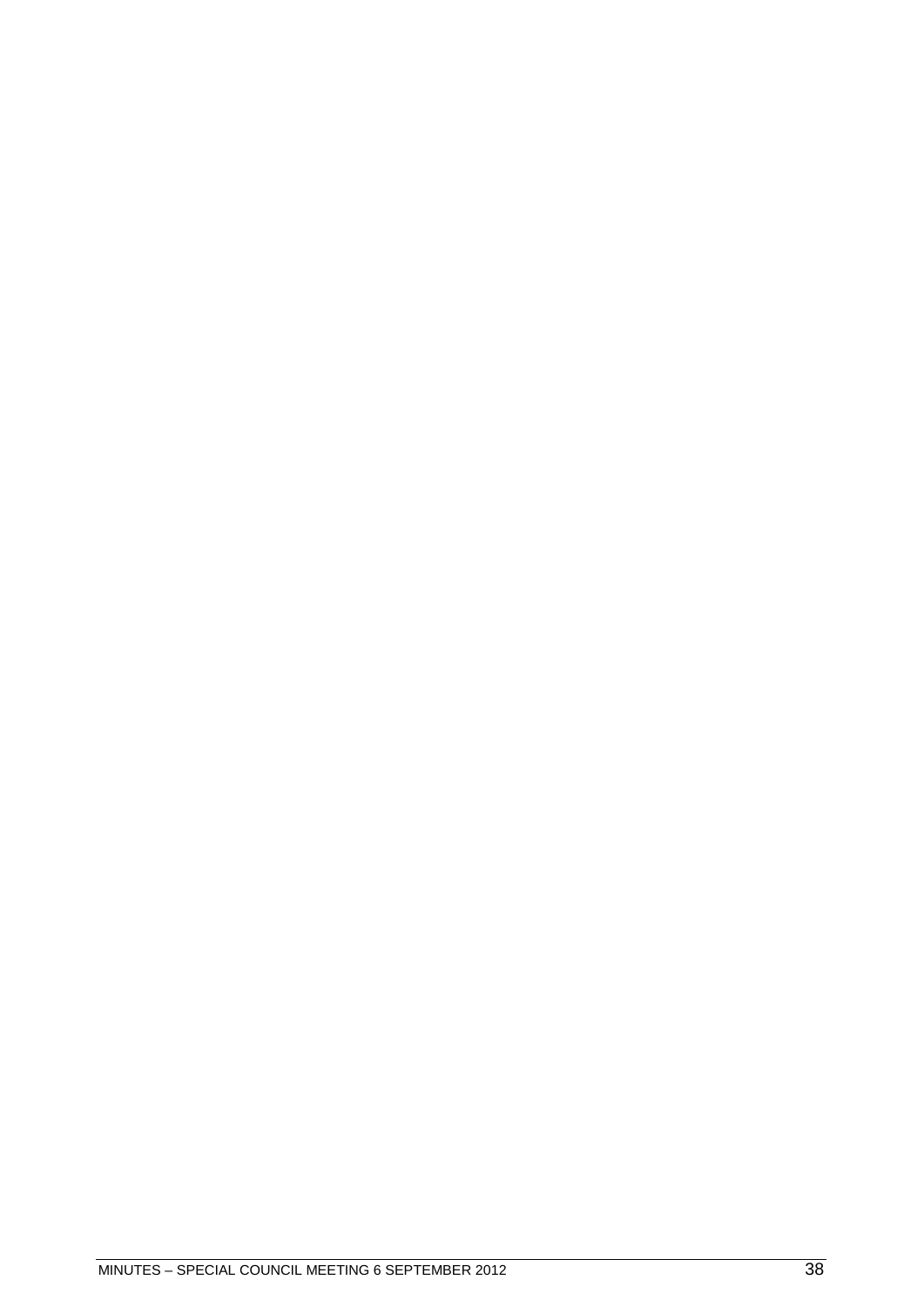# <span id="page-38-0"></span>**9.6 Confidential Reports**